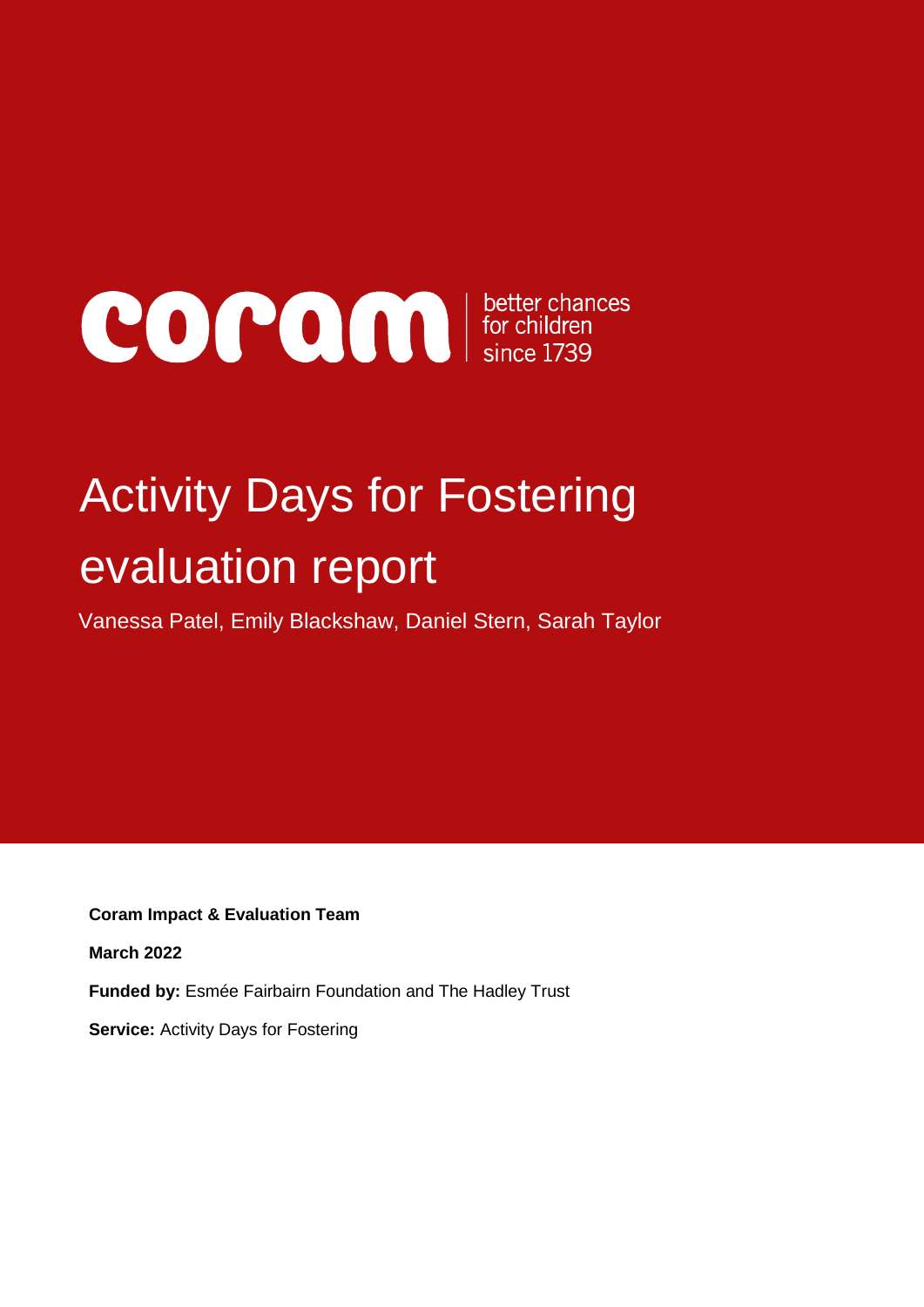## <span id="page-1-0"></span>Table of contents

| 3.1.                                                                                           |  |
|------------------------------------------------------------------------------------------------|--|
| 3.2 <sub>1</sub>                                                                               |  |
|                                                                                                |  |
|                                                                                                |  |
|                                                                                                |  |
|                                                                                                |  |
| Have AdFs improved the matching process for children in care with a plan for long term<br>4.1. |  |
|                                                                                                |  |
|                                                                                                |  |
|                                                                                                |  |
|                                                                                                |  |
|                                                                                                |  |
| Have the placements for children who were matched through AdFs sustained? 19<br>4.2.           |  |
| 4.3.                                                                                           |  |
| 4.4.                                                                                           |  |
|                                                                                                |  |
|                                                                                                |  |
|                                                                                                |  |
|                                                                                                |  |
|                                                                                                |  |
| 4.5.                                                                                           |  |
|                                                                                                |  |
|                                                                                                |  |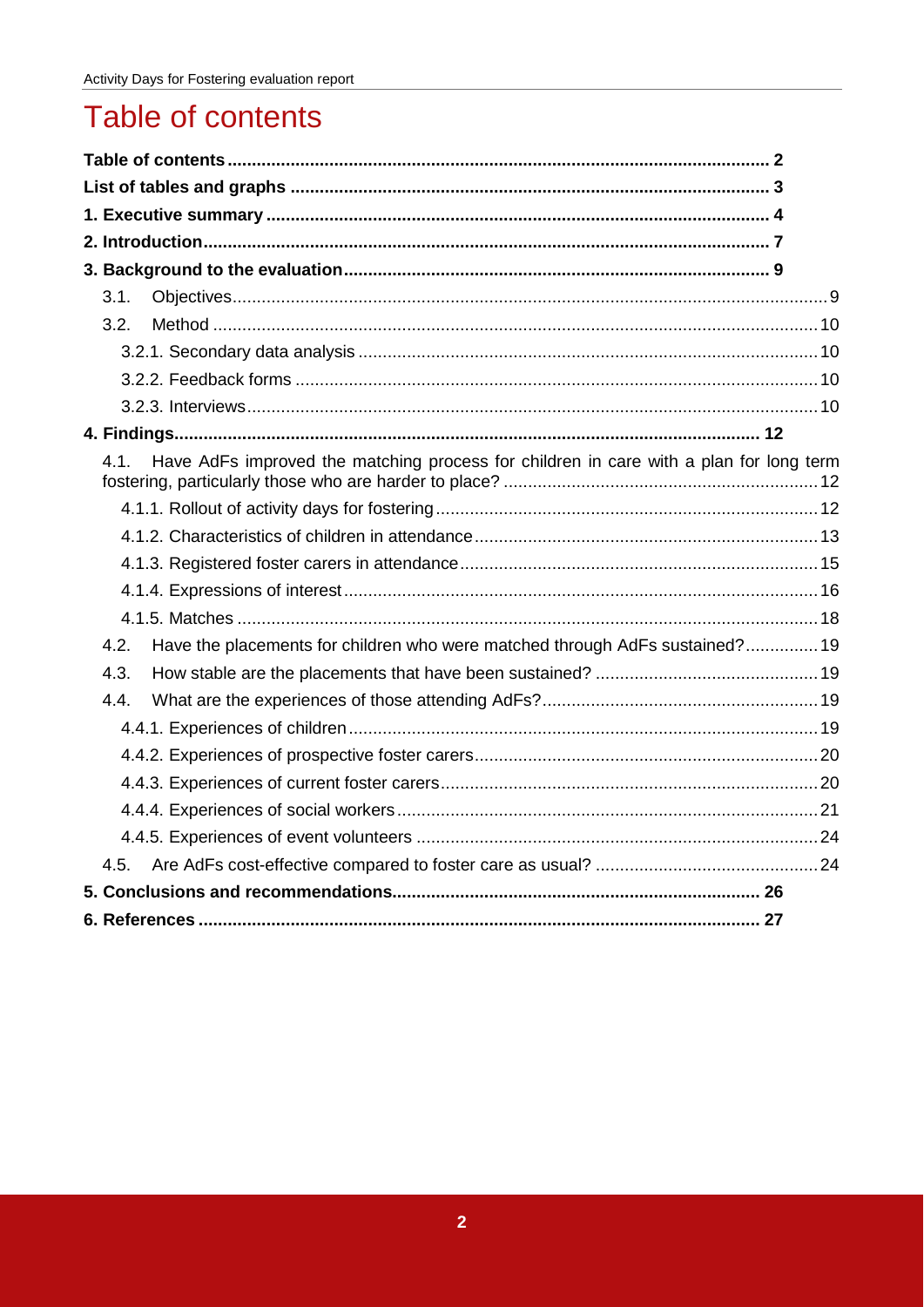## <span id="page-2-0"></span>List of tables and graphs

| Table 4: Profile of AdFs including children and carers present, EOIs, and matches 13 |  |
|--------------------------------------------------------------------------------------|--|
|                                                                                      |  |

| Figure 1: Age breakdown of children and young people attending an AdF in 2018 and 2019  14         |
|----------------------------------------------------------------------------------------------------|
| Figure 2: Gender breakdown of children and young people attending an AdF in 2018 and 201914        |
| Figure 3: Ethnicity breakdown of children and young people attending an AdF in 2018 and 2019 15    |
| Figure 4: Ethnicity breakdown of prospective foster carers attending an AdF in 2018 and 201916     |
|                                                                                                    |
| Figure 6: Stacked bar chart showing proportion of children receiving EOIs according to demographic |
| Figure 7: Boxplot of age of child in years by whether or not an EOI was received18                 |
| Figure 8: Conversion of expressions of interest into actual matches across AdF in 2018 and 2019 18 |
|                                                                                                    |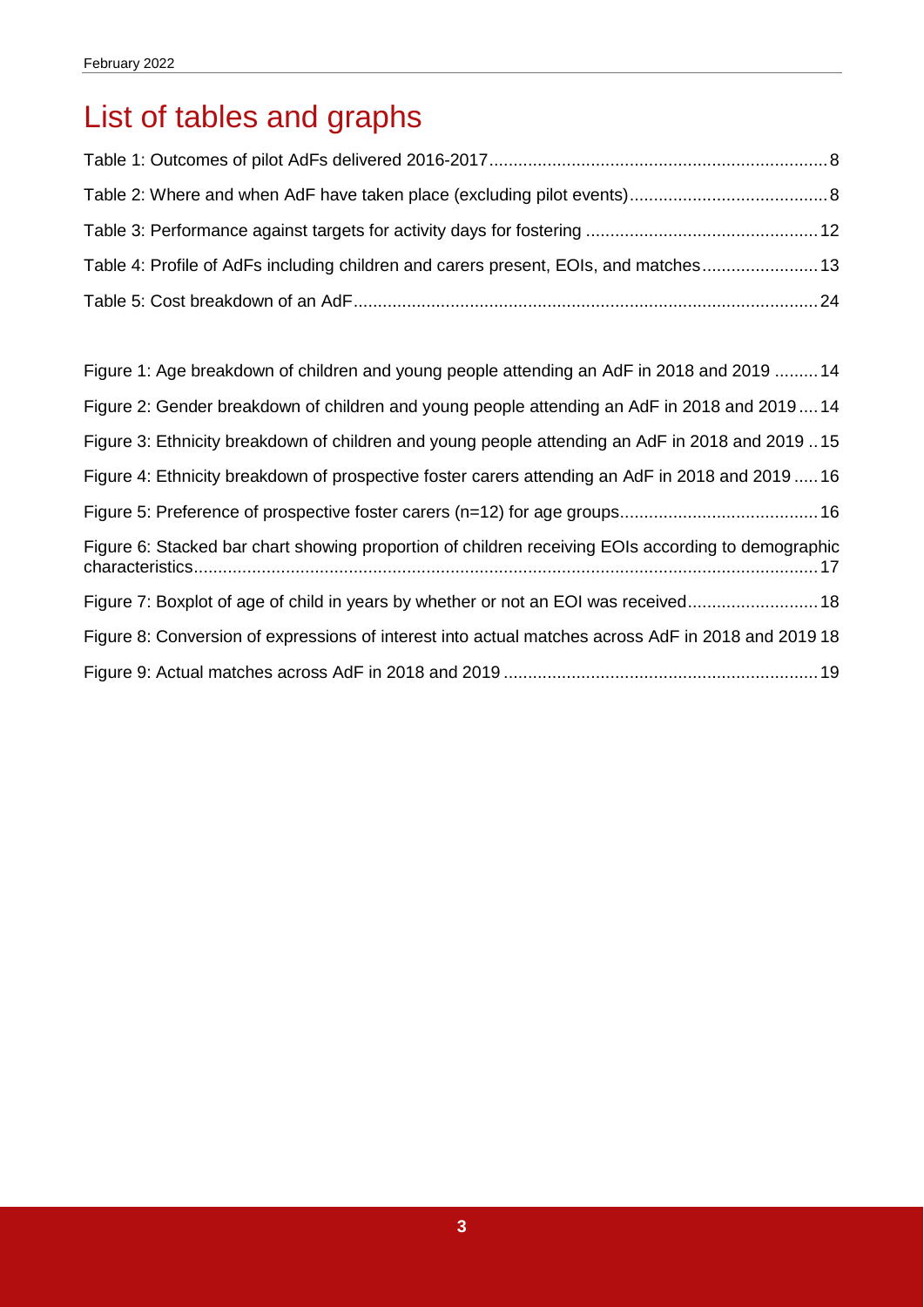### <span id="page-3-0"></span>1. Executive summary

#### **Background**

Since 2016, Coram has run eight Activity Days for Fostering in England, three of which were pilot events. Activity Days for Fostering (AdFs) provide young people and foster carers with the opportunity to find each other. AdFs enable prospective foster carers and children to meet in a safe, fun environment, giving them the chance to explore whether they have a connection or 'chemistry', something that may be missed in the standard fostering matching process. AdFs are events delivered to local authorities, including event organising (including venue, catering, and entertainment), briefing sessions (to social workers, foster carers, family finders, and managers), a profiling workshop, management of referrals, consultation, feedback, and evaluation. The Theory of Change is that where young people and carers play an active role in the matching, any placement is more likely to be sustained. Activity Days act as an addition to the existing range of matching and family finding practices, and are considered particularly appropriate for harder to place children, who may be: part of a sibling group, five years old or above, of a Black, Asian, or minority ethnic (BAME) background, or with a disability or a complex health need.

#### **Previous evaluative activity**

Feedback gathered by the AdF team from the three pilot events was positive in terms of the experiences of the children, foster carers, and agencies involved. Previous evaluation by the AdF team has also identified barriers, which include local authorities' own reticence to enable foster carers to 'choose' (even though there is the potential for improved stability and outcomes for young people) because of the shortage of available foster carers.

#### **Method**

This independent evaluation, conducted by Coram's Impact and Evaluation team and funded by the Esmée Fairbairn Foundation and the Hadley Trust, focuses on the five full-scale events delivered since 2018 (4 in 2018, 1 in 2019). We intended to focus on whether AdFs improve the stability of foster care placements and the extent to which AdFs result in faster, longer lasting/permanent, and cost effective matches compared to the foster care matching system as usual. We **analysed monitoring data** from the five full-scale AdF events held in 2018 and 2019, including attendance, characteristics of attendees, expressions of interest, and number of matches. We also sought followup data on the sustainability of the matches made following AdFs, including length of matches, reasons for break-down, and characteristics of matched children. We collated and **analysed qualitative responses on feedback forms** collected from children, prospective foster carers, current carers, social workers, and event volunteers, and **carried out 6 interviews** with one foster carer and five social workers who attended activity days.

#### **Days, attendees, characteristics and preferences**

No AdFs have been delivered since the start of the covid-19 pandemic. At the five pre-pandemic activity days, 57 children and 65 prospective foster carers attended, with an additional 15 children profiled but not attending on the day. Children who attended in person were aged 4 to 15 years and were predominantly male (65%). Almost half (48%) of these children were from BAME groups, which is higher than the proportion of children in care in the UK. 16% of the children had a disability and 26% were part of sibling groups. For the prospective carers, there was no available demographic information beyond their ethnicity; the vast majority (86%) of those attending the AdFs were White. Information on the preferences of prospective foster carers was available from one activity day; the majority of foster carers had no preference with regards to gender (83%) or ethnicity (92%), but half expressed a preference about fostering sibling groups, with 2 foster carers preferring to foster siblings and 4 foster carers preferring single children. With regards to age, fewer foster carers expressed a preference for older children.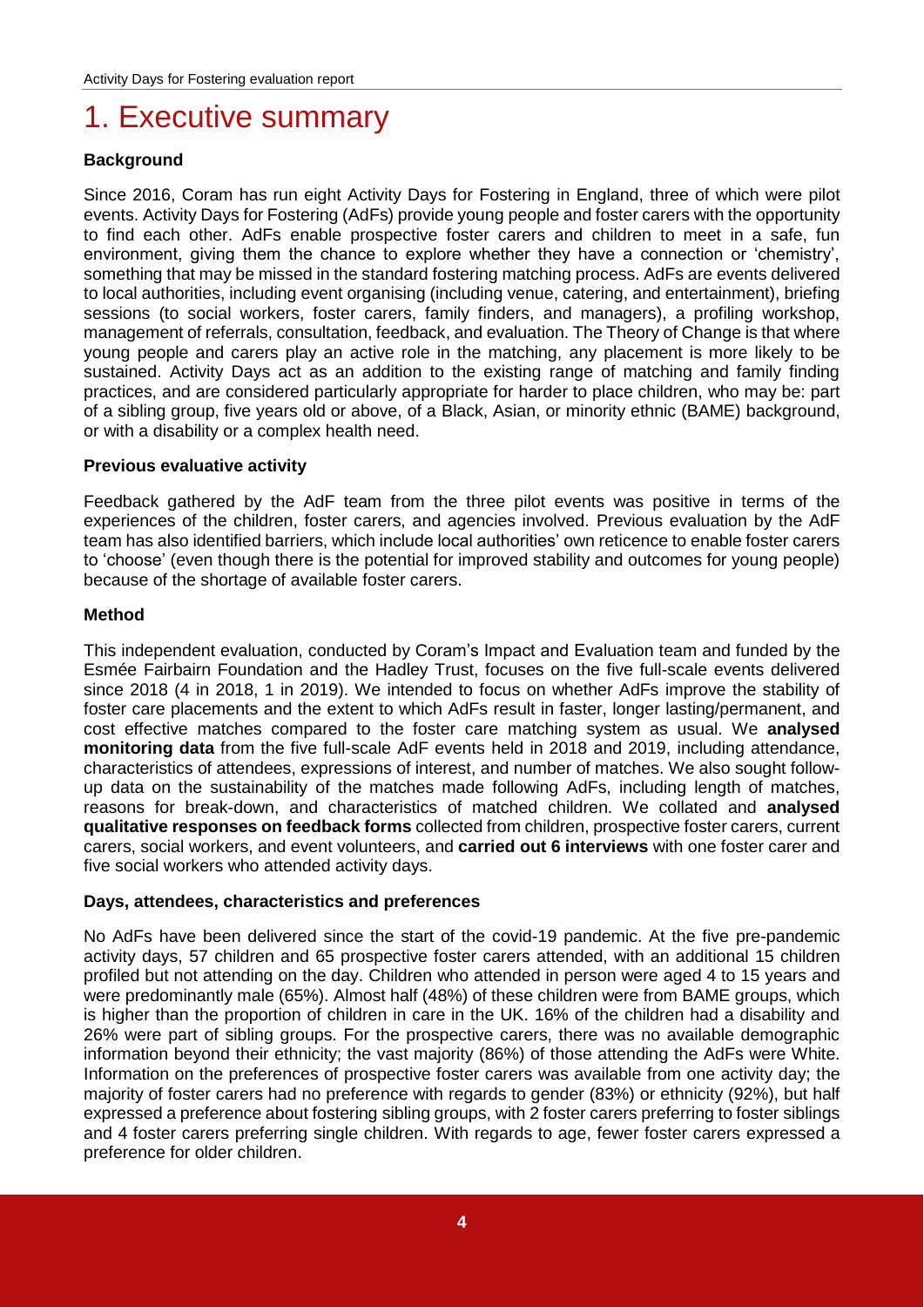#### **Expressions of interest and matches**

There were 93 expressions of interest; 1.3 per child. The majority (71%) of children referred for an AdF received at least one EOI, ranging between 1 and 5 EOIs per child. The majority of prospective carers (62%) also made at least one EOI. Not attending in person did not seem to be a barrier to children receiving an EOI, with 17 EOIs (18%) made about children who did not attend but whose profiles were available at the events. Receiving an EOI was not associated with a child's gender, ethnicity, or whether they were a member of a sibling group. However, children who received an EOI were statistically significantly younger than those who did not, an average difference of two years. Of the 93 expressions of interest, 29 translated into actual matches – a conversion rate of 31%. This means that 51% of children who attended an AdF in 2018 and 2019 were matched. Data on whether these matches were sustained and the stability of the placements were either not available in full or at all.

#### **Feedback from children, foster carers and social workers**

Feedback from children was limited, with evaluation forms available from four children (a return rate of 7%). These children seemed to enjoy the activities at the AdF, but one child commented that they found the day scary. This is reflected in how these children rated their enjoyment of the day on a scale of 1-10, with two children rating the day 10 (excellent), one with a score of 6 and the other a 4. Feelings of anxiety were also noticeable in the feedback from some current foster carers who attended the events. Some carers noted challenges in preparing their children for the activity day, including supporting their child's anxiety and concerns around feelings of rejection. Many of the foster carers relished the opportunity to meet the children face-to-face. Across all groups of respondents, there were concerns about providing age appropriate activities for older children and engaging them in interactions with prospective carers. Feedback from social workers was positive. Social workers reported positive experiences for children, and speculated about positives effects for the children, including inclusion and empowerment from being included in the process. Improvements in profiling was spoken about by social workers following their involvement in AdF, and one local authority started running their own version of the event afterwards. Social workers observed that there was an increased move towards making existing placements more permanent, and they described placements being achieved for harder to place children.

#### **Concluding thoughts**

Our findings are mostly positive. Many of the children who attended belong to groups that we would typically consider 'hard to place' and almost a third of the expressions of interest led to provisional matches. The social workers were enthusiastic about AdFs and had learned from them. However, it is difficult to make any further conclusions about the benefits of the activity days given the difficulties we experienced in obtaining data on children's longer term outcomes and placements.

Our evaluation covers AdFs which have taken place, not efforts to expand the service to continue during the pandemic, so our conclusions and recommendations are limited in scope.

#### **Recommendations**

For future activity days:

- 1) Coram AdF team should review the age-appropriateness of activities on offer at AdFs and consider additional steps to engage older children and encourage interactions with prospective foster carers;
- 2) Coram AdF team should ensure that social workers, prospective foster carers, and current carers understand the ethos and rationale behind the AdFs, particularly the importance of not having access to details about the children prior to the event.

For future evaluation: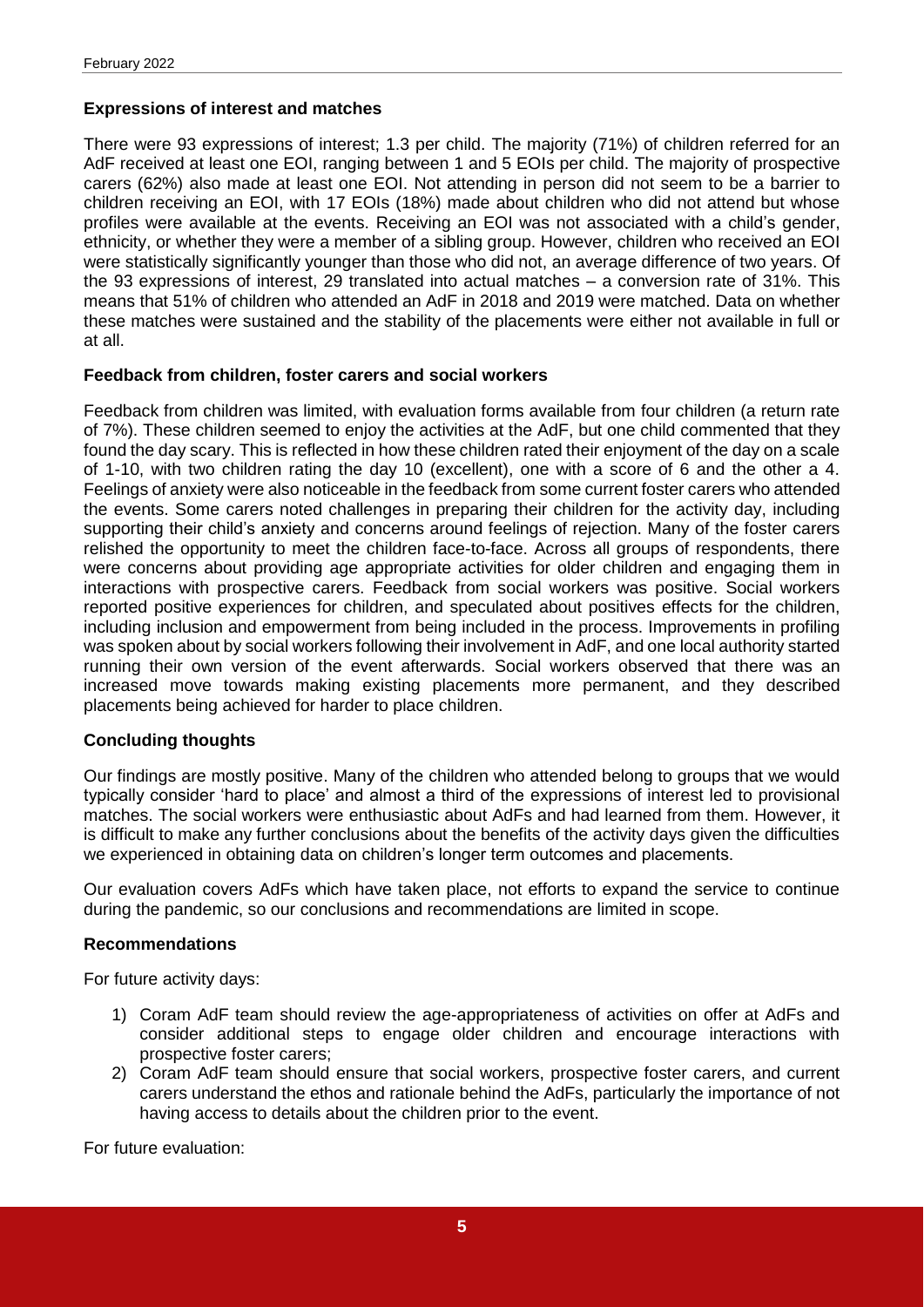- 1) Coram should take a pro-active approach to future evaluation, ensuring buy-in to follow-up data gathering from all stakeholders (e.g. local authorities) ahead of time;
- 2) long-term outcome data should be collected by Coram's AfF team as opposed to relying on local authorities in order to ensure high data quality; and
- 3) age-appropriate feedback should be sought directly from children and young people through means that are acceptable to them.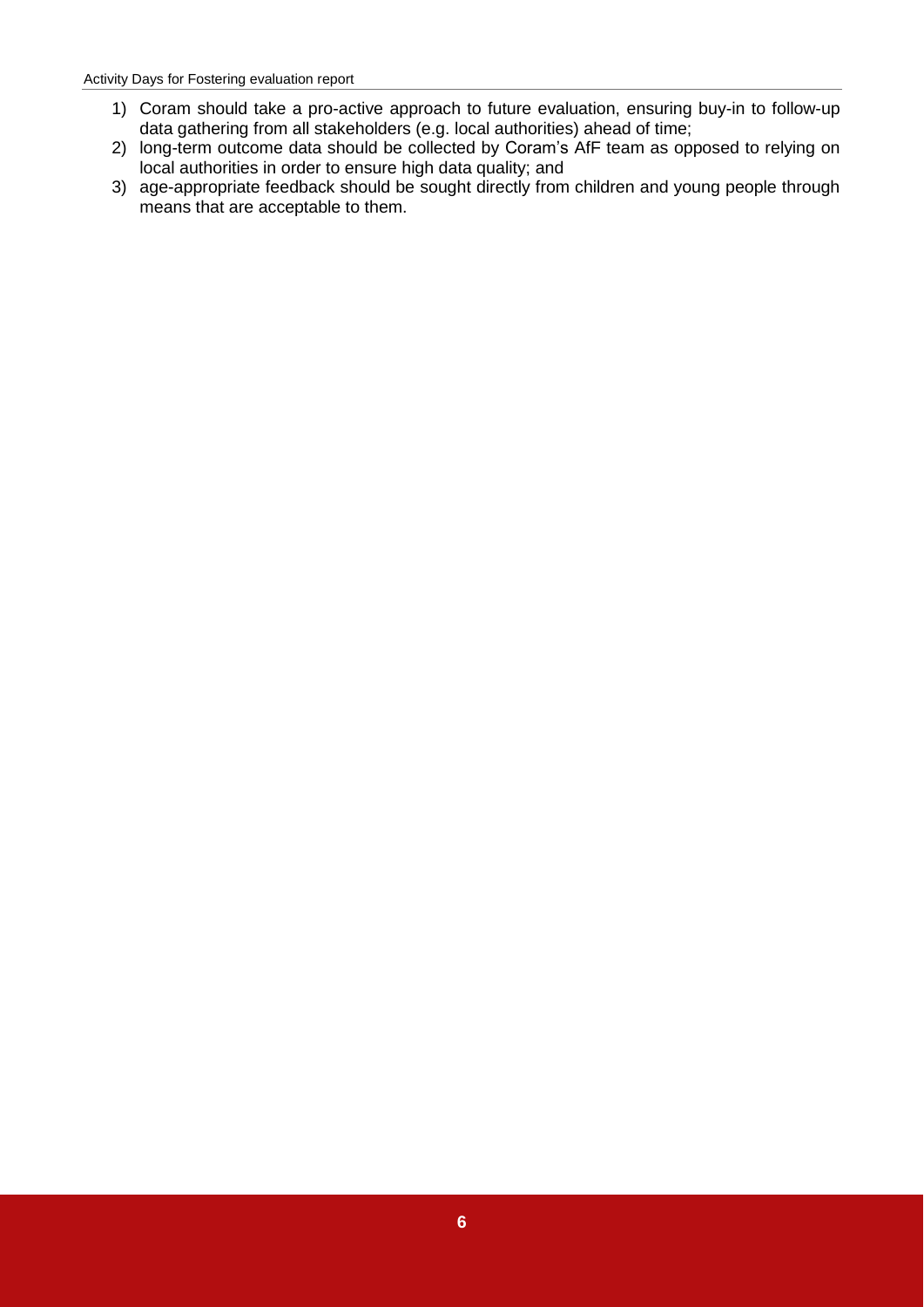## <span id="page-6-0"></span>2. Introduction

#### **Background to Activity Days for Fostering**

Of the total number of looked after children in England, the majority (71%) are looked after by foster carers [\(DfE, 2021\)](https://explore-education-statistics.service.gov.uk/find-statistics/children-looked-after-in-england-including-adoptions), so foster carers play a vital role in providing looked after children with safe, loving, and supportive environments to help them go on to lead happy and healthy lives. Over the last 6 years, the general trend has been a slow increase in numbers of foster places - it is estimated that total places in England may have increased by 4% since 31 March 2015 [\(DfE 2021b\)](https://www.gov.uk/government/statistics/fostering-in-england-1-april-2020-to-31-march-2021/fostering-in-england-2020-to-2021-main-findings). The number of foster places filled has also been slightly increasing over time, with 51,585 placed filled in 2016 to 56,500 places filled in 2020 [\(DfE 2020\)](https://www.gov.uk/government/statistics/fostering-in-england-1-april-2019-to-31-march-2020/fostering-in-england-2019-to-2020-main-findings#fostering-capacity).

However, the increase in foster carers is not keeping up with the rise in demand for places. There is still a shortage of foster carers, particularly those offering permanent placements which is at just 33% [\(DfE 2021](https://www.gov.uk/government/statistics/fostering-in-england-1-april-2020-to-31-march-2021/fostering-in-england-2020-to-2021-main-findings)b). With record numbers of children in care and around 13% of the foster carer workforce retiring or leaving every year, [The Fostering Network \(2020\)](https://www.thefosteringnetwork.org.uk/advice-information/all-about-fostering/recruitment-targets) estimates that fostering services across the UK need to recruit at least a further 8,600 foster families in the next 12 months alone. It is hard, when faced with shortages, to ensure that children and young people are appropriately matched with foster carers. Evidence reveals significant levels of instability that is suggestive of poor placement matches due to a lack of effective capacity. Almost half (47%) of foster placements that ceased in England in the year to the end of March 2021 lasted for less than six months and one in ten (10%) lasted less than a week [\(DfE, 2021\)](https://explore-education-statistics.service.gov.uk/find-statistics/children-looked-after-in-england-including-adoptions). Placement breakdowns create further instability for children who have already had unstable and traumatic experiences [\(Schofield et al., 2005\)](https://academic.oup.com/bjsw/article/35/8/1283/1659015?login=true). They also result in foster carers taking a break from, or leaving, fostering, leading to even fewer available foster homes for children who need them [\(Rock et al., 2015\)](https://academic.oup.com/bjsw/article/45/1/177/1735380#29037437).

Coram's AdFs were designed to help address these problems by helping to find loving and stable homes for children who have a plan for permanent (long-term) foster care. Permanency has traditionally been prioritised through adoption, but in 2015 long term fostering was given legal status in the Children Act 1989. Activity days were recommended in Sir Martin Narey and Mark Owers's 2018 review of foster care for the Department for Education as a way to increase long-term placements.

#### **About Activity Days for Fostering**

They allow prospective foster carers to directly meet children waiting for permanence in a safe, supportive and fun environment. In particular, AdFs are a helpful way to match children who may wait much longer for a permanent foster family (for example older children, large sibling groups, children with additional needs). Current foster carers, prospective foster carers (some may be approved adopters who are considering permanent fostering) and social workers attend the events. Prospective foster carers attend from both local authority and independent fostering agencies. A promotional video providing further information about Coram AdFs is linked [here.](https://drive.google.com/file/d/1PBbek11YFIWfrbS4z--nCkZ8J0tX_tCd/view)

In terms of the rollout of the AdFs, the delivery of the events through Coram involves a number of stages. The project begins with an initial meeting with the steering group approximately 4-7 months ahead of the activity day. 1-2 more steering group meetings would follow this prior to the activity day, as well as a profiling workshop and a briefing event for social workers and prospective foster carers. Approximately 2 months after the activity day, a feedback meeting is held.

AdFs were first piloted in the South of England (May 2016), West Midlands (December 2016) and Berkshire (March 2017) funded by Big Lottery (Table 1). Each event required finance of around £8,000 to run, covering event costs and staffing. These pilot events produced a range of learning compiled by Coram-i (Yong, [2017\)](https://coram-i.org.uk/resource/fostering-activity-day-briefing-session-flyer/download_attachment/1374), including ensuring that future events are cost-effective, adapting existing activity day materials to reflect the older age of children at AdFs, and encouraging prospective fosterers to bring other children in their household to the events.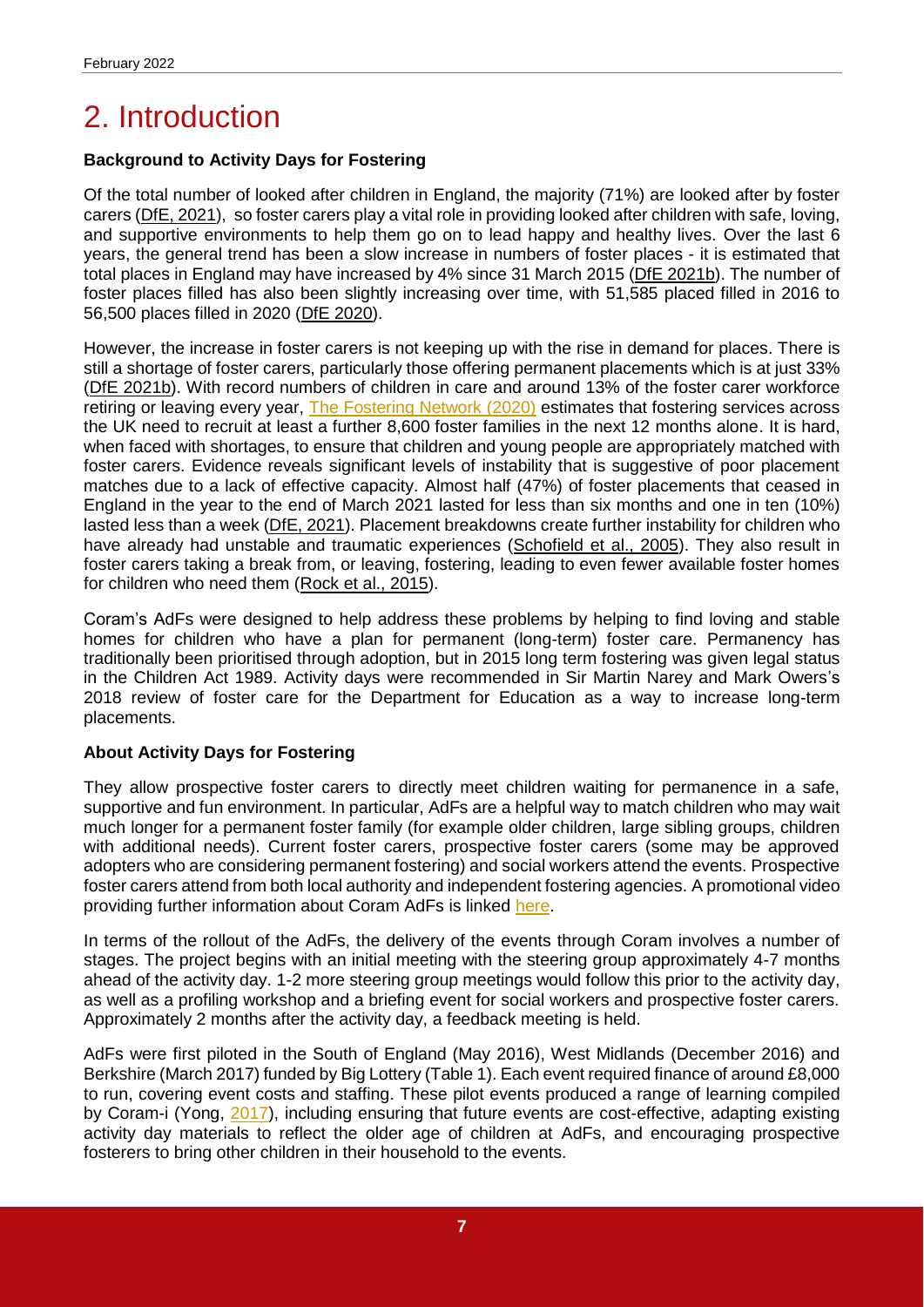Activity Days for Fostering evaluation report

<span id="page-7-0"></span>

| <b>Pilot activity day</b> | <b>Children</b><br>attending | <b>Prospective</b><br>fosterers attending | <b>Matches</b>      |
|---------------------------|------------------------------|-------------------------------------------|---------------------|
| South of England (2016)   | 8                            |                                           | 2 (1 sibling group) |
| West Midlands (2016)      | 14                           | 10                                        |                     |
| Berkshire (2017)          | 9                            | 12                                        |                     |

Since the pilot AdFs, 5 larger scale Activity Days have taken place which are the focus of this report (Table 2).

<span id="page-7-1"></span>

| Table 2: Where and when AdF have taken place (excluding pilot events) |  |
|-----------------------------------------------------------------------|--|
|-----------------------------------------------------------------------|--|

| Area             | <b>Dates</b>                              |
|------------------|-------------------------------------------|
| Northamptonshire | $\bullet$ 17 <sup>th</sup> March 2018     |
|                  | $\bullet$ 17 <sup>th</sup> November 2018  |
| Manchester       | • $13^{th}$ May 2018                      |
| Southwark        | $\bullet$ 15 <sup>th</sup> September 2018 |
|                  | • $18^{th}$ May 2019                      |

#### **Aims of Activity Days for Fostering**

AdFs aim to:

- 1. Speed up and improve the process of matching children with foster carers
- 2. Increase the number of children matched who typically wait a long time for matching (e.g. those who are older and disabled children)
- 3. Help prospective foster carers to get to know the child in person, rather than just reading about them in a referral form
- 4. Save costs for local authorities by avoiding the need for residential homes and short term foster carers (for example residential provision is £3,500 to £400 per week versus £850 per week for an Independent Fostering Agency)
- 5. Help children to be a part of their own family finding (usually when aged between 9 and 15)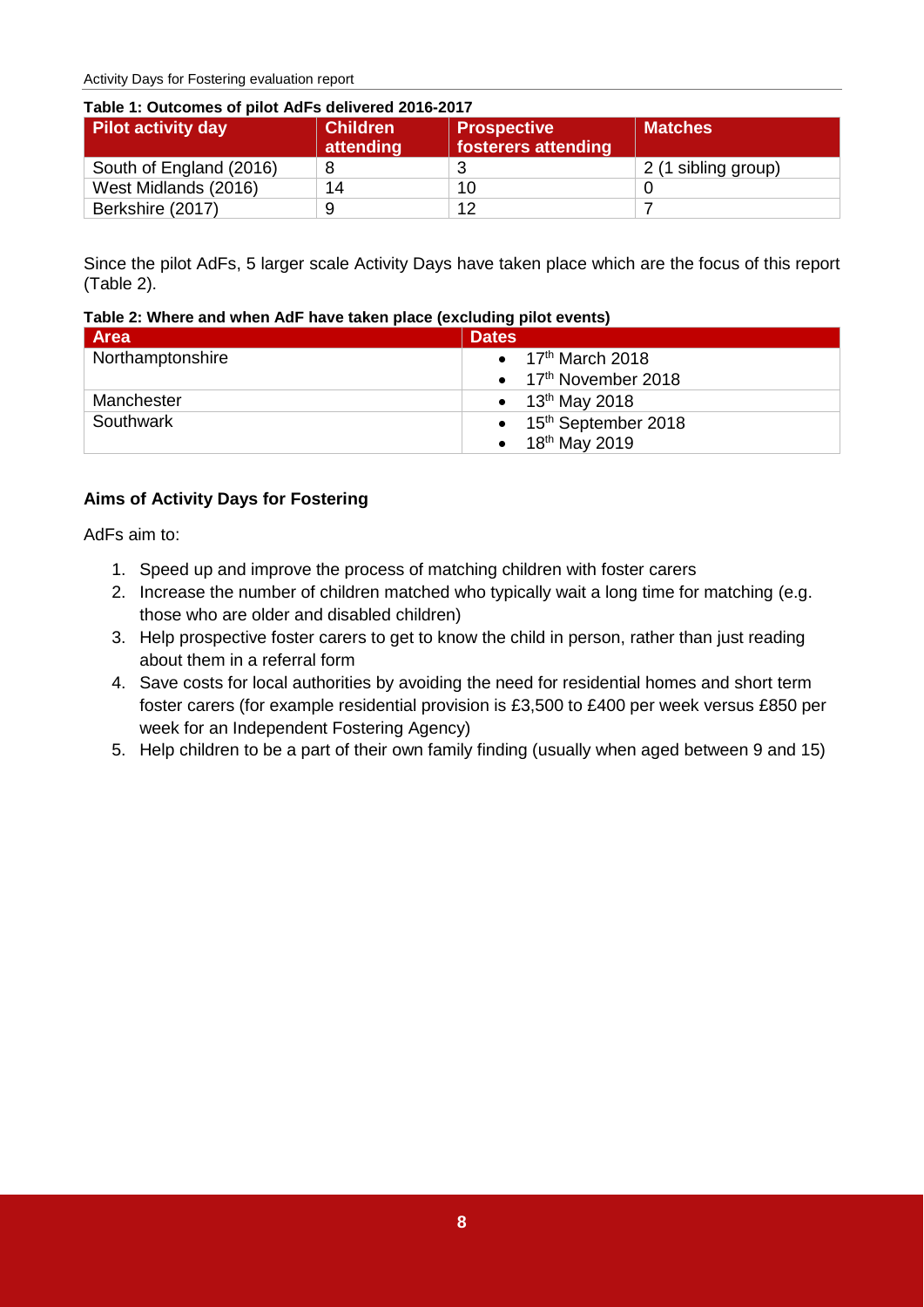## <span id="page-8-0"></span>3. Background to the evaluation

#### <span id="page-8-1"></span>3.1. Objectives

The report is structured around our five key research questions:

- 1. Have AdFs improved the matching process for children in care with a plan for long term fostering, particularly those who are harder to place?
- 2. Have the placements for children who were matched through AdFs sustained?
- 3. How stable are the placements that have been sustained?
- 4. What are the experiences of those attending AdFs (children and young people prospective and current foster carers and social workers)?
- 5. Are AdFs cost-effective compared to foster care as usual?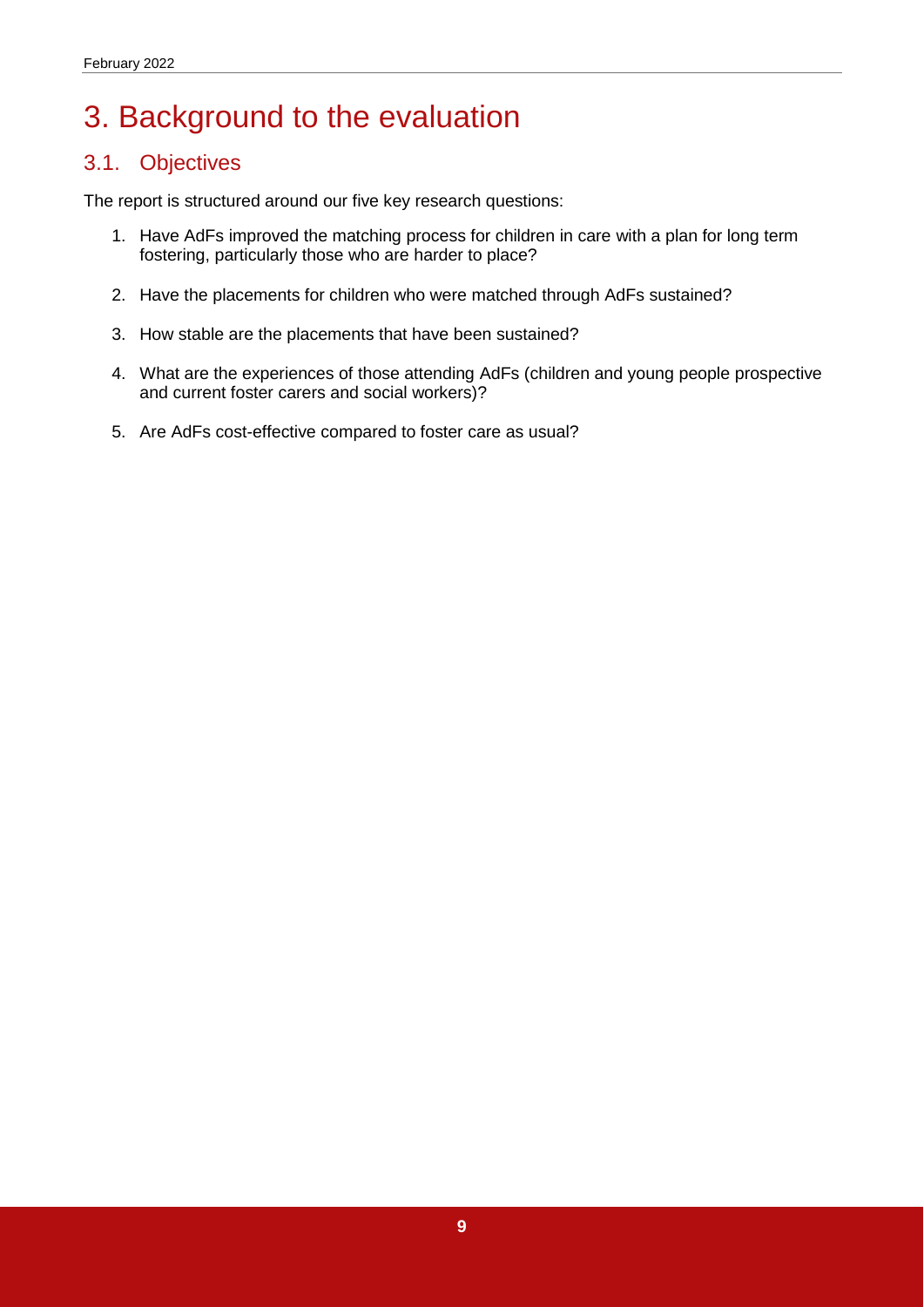#### <span id="page-9-0"></span>3.2. Method

#### <span id="page-9-1"></span>3.2.1. Secondary data analysis

We reviewed information on targets and achievements from Coram's Performance Against Targets spreadsheets between financial year 2017-18 (when the first targets were set regarding AdFs) to the most recent release (Q3 2021-22). We carried out secondary data analysis on monitoring data from the five full-scale AdF events held in 2018 and 2019. This data includes attendance, characteristics of attendees, expressions of interest and number of matches collected after each AdF. The analysis in this report has been carried out on the total data to assess the overall impact of the AdF so far, rather than outcomes of each individual AdF. Data analysis methods were largely descriptive. We also conducted used t-tests and chi-square tests to assess differences in children who did and did not receive EOIs following AdFs.

We also sought data on long-term outcomes following the activity days, including the characteristics of children with permanent matches, length matches were sustained, reasons for break-down, and length of time for the child to be placed after the event. This was initially requested from local authorities in September 2021. We drew on care as usual benchmarks drawn from government sources and other publications including:

- Children looked after in England including adoption: 2020 to 2021 (DfE, 2021)
- Fostering in England 2020 to 2021: main findings (DfE, 2021b)
- Unit Costs of Health and Social Care (Jones and Burns, 2021)

Data analysis included attendees at the five AdFs held in 2018 and 2019. The intention was to analyse activity days delivered up to March 2021, but two events planned for 2020-2021 were cancelled due to the Covid-19 pandemic, and another March 2022 event also cancelled. The sample for this research therefore included 70 children who were referred to AdFs in 2018 and 2019. This includes two children who were referred twice to separate events. Fifty seven children and young people attended AdFs in person and 15 were profiled but did not attend the events. These children were aged 4 to 15. A breakdown of the demographic characteristics of this group is provided in section 4.1.2. A total of 65 prospective carers attended the activity days. Whilst monitoring data was available, we were unable to obtain data from local authorities on long-term outcomes of matches following the activity days.

#### <span id="page-9-2"></span>3.2.2. Feedback forms

We analysed qualitative comments written on feedback forms routinely collected by the AdF team at AdF events. These forms were given to attendees to complete - prospective long term foster carers, current foster carers, social workers, and event volunteers. We also analysed responses from children and young people attending the AdFs who were asked to fill out a postcard containing questions about their experience of the day. Feedback forms and postcards were available for three (Southwark 2018, 2019 and Manchester 2018) of the five activity days.

Verbal feedback from children was collated by event staff and is summarised in the findings section. Four children who attended completed and returned evaluation postcards. Nine prospective foster carers returned feedback forms. The activity days were also attended by other groups; of these six current foster carers, three social workers, and four event volunteers returned evaluation forms.

#### <span id="page-9-3"></span>3.2.3. Interviews

We carried out qualitative interviews with 5 social workers and 1 foster carer to gain retrospective opinions about the experience in order to help us to understand if AdFs have affected matching and placement processes in long term fostering. We originally intended to carry out follow-up interviews with these participants at 6 and 12 months, but it became evident that these interviews would not further our understanding of long-term placements; the social workers who took part in interviews were involved in preparing and managing the day as opposed to follow-up support. We interviewed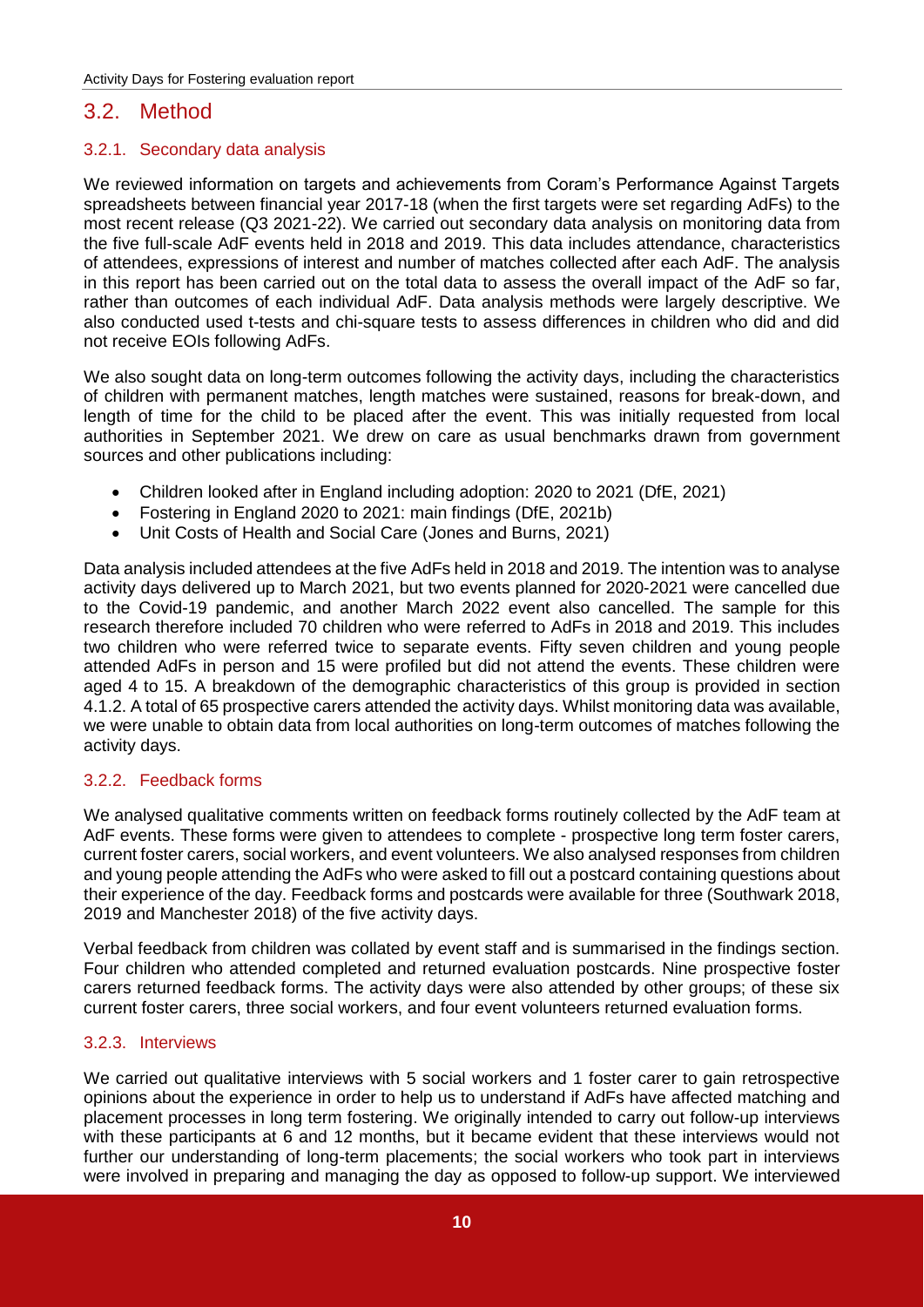one foster carer and five social workers who attended (an) activity day(s). All interviews were conducted over the phone between June and November 2019.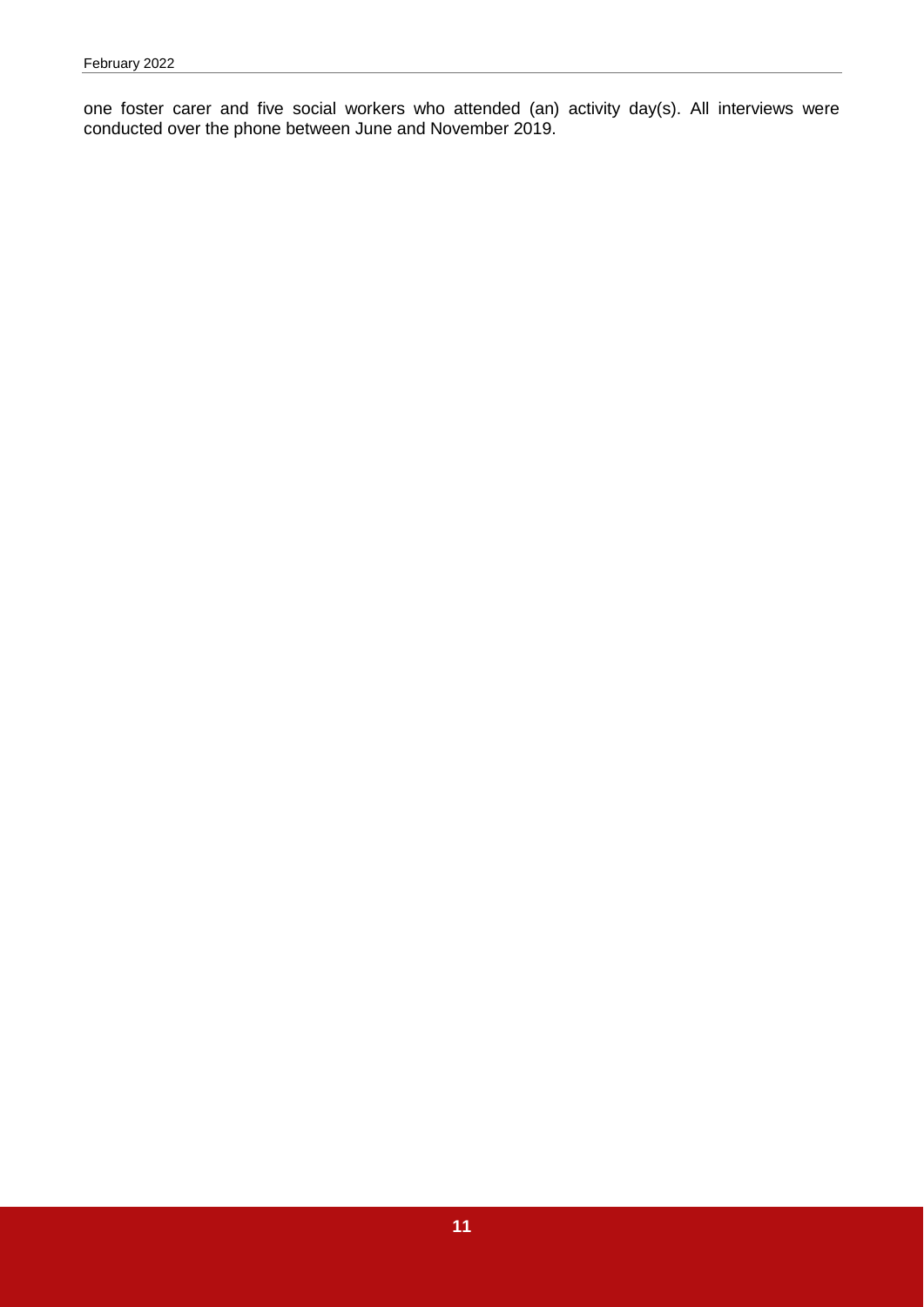## <span id="page-11-0"></span>4. Findings

-

#### <span id="page-11-1"></span>4.1. Have AdFs improved the matching process for children in care with a plan for long term fostering, particularly those who are harder to place?

#### <span id="page-11-2"></span>4.1.1. Rollout of activity days for fostering

Coram first included AdFs in its service delivery targets in the financial year 2017-18, with the aim of securing permanence via long term fostering for 15 children. However, no activity days were delivered that year owing to delays and pressures of managing additional demand for adoption activity days.

| <b>Financial</b><br>year | <b>Target</b><br>children<br>attending | <b>Actual</b><br><b>children</b><br>attending | <b>Target</b><br>foster<br>carers<br>attending | <b>Actual</b><br>foster<br><b>carers</b><br>attending | <b>Target</b><br>children<br>securing<br>permanence | <b>Actual</b><br>children<br>securing<br>permanence |
|--------------------------|----------------------------------------|-----------------------------------------------|------------------------------------------------|-------------------------------------------------------|-----------------------------------------------------|-----------------------------------------------------|
| 2017-18                  | 30                                     | 30                                            | 25                                             | 25                                                    | 15                                                  | 15                                                  |
| 2018-19                  | 36                                     | 34                                            | 45                                             | 45                                                    | 10                                                  | 17                                                  |
| 2019-20                  | 35                                     | 10                                            | 45                                             | 16                                                    | 15                                                  | 4                                                   |
| 2020-21                  | 10                                     | 0                                             | 15                                             | 0                                                     | 4                                                   | 0                                                   |
| 2021-22                  | 10                                     | 0                                             | 16                                             | 0                                                     | 4                                                   | 0                                                   |
| <b>Total</b>             | 121                                    | 741                                           | 146                                            | 86                                                    | 48                                                  | 36                                                  |

<span id="page-11-3"></span>**Table 3: Performance against targets for activity days for fostering**

AdFs took place in 2018 and 2019, with activity days delivered in financial year 2018-19 exceeding targets in terms of children securing permanence (Table 2). The COVID-19 pandemic began in the UK in March 2020 with subsequent lockdowns limiting the delivery of activity days.

<sup>1</sup> This data should be viewed with caution and may include double counting, as it does not match separate attendance data. This other source shows that 57 children attended, and 15 were profiled but did not attend in person (72 referrals total, relating to 69 children, as 3 children attended 2 AdFs each).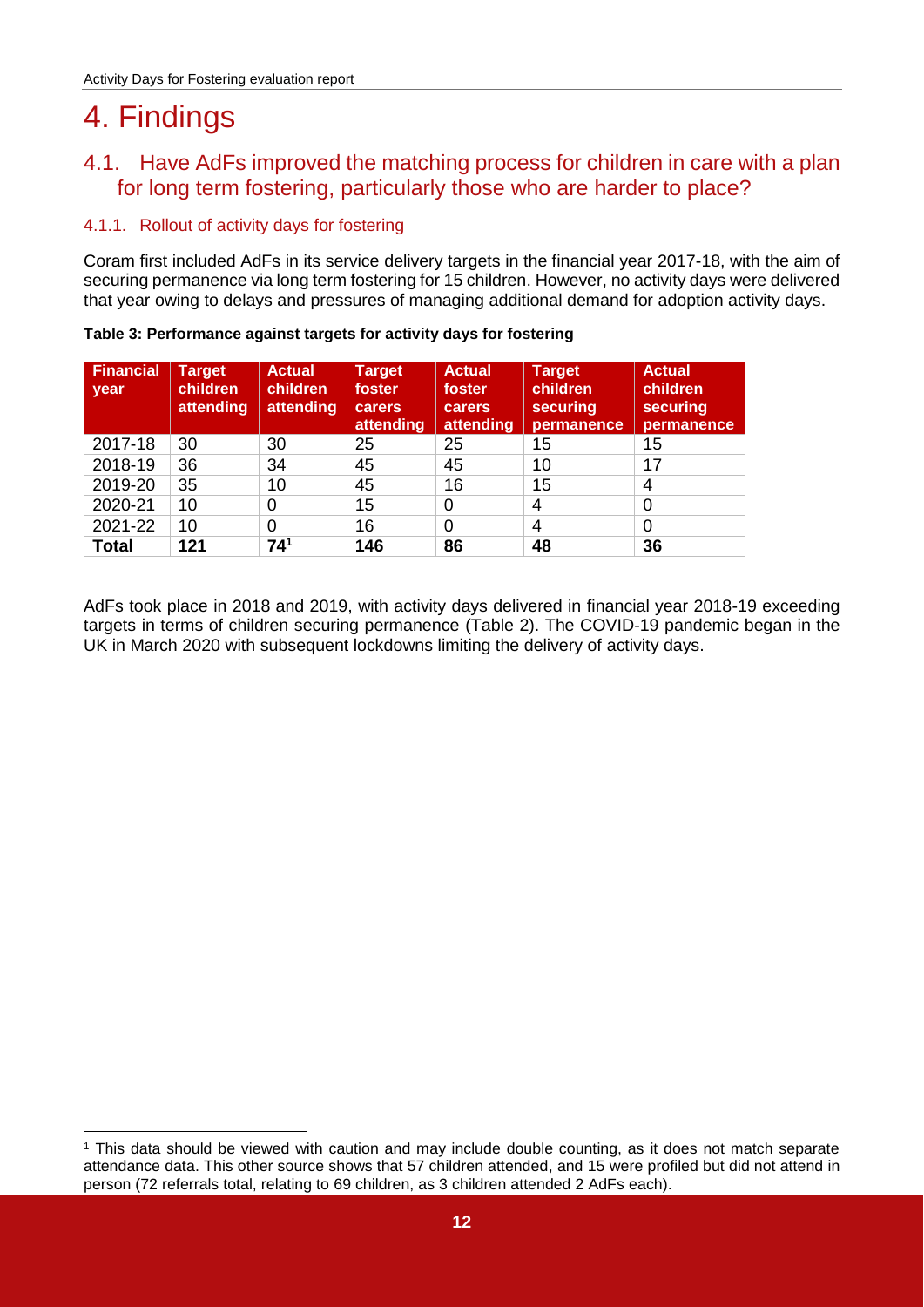#### <span id="page-12-0"></span>4.1.2. Characteristics of children in attendance

69 children were referred to the AdFs across Manchester, Northampton, and Southwark, including three children who were referred to two events (i.e. 72 referrals in total). Between 11 and 16 referrals were made per AdF with a mean average of 14.4 referrals per event.

Demographic information was available for 67 of the children who were referred. The majority of these children were male (43; 62%). The children ranged in age from 4 to 14 with a mean age of 10 years. Twenty four of the children referred (36%) were part of sibling groups. Twenty eight (42%) of the children who were referred to AdFs were from BAME backgrounds, and 38 of the children were White.

Of the 72 referrals, 57 children attended the AdFs across 2018 and 2019 in Manchester, Northampton, and Southwark in person. For 15 of the referrals, the profiles of the children were provided at the AdFs but they did not attend in person. For the children that were referred twice, one child attended both events in person and two children attended one AdF in person and for the other AdF they were profiled. The number of children attending per AdF ranged between 10 and 13, with a mean average of 11.4.

The majority of children attending AdFs were aged 7 and above. Seven were aged 4 to 6 years, 29 aged 7 to 11 and 21 aged 12 to 15. Some AdFs had slightly older children in attendance compared to other days. For example, children attending the activity day in Manchester on 13<sup>th</sup> May 2018 had a mean age of 8.2 years (SD=3.1) whereas children attending the day in Southwark on 18<sup>th</sup> May 2019 had a mean age of 12.5 years (SD=1.6).

| Date         | <b>Local Authority</b> | <b>Children</b><br>profiled/<br>referred | <b>Carers</b><br>present | <b>Children</b><br>present | <b>Expressions</b><br>of interest | <b>Matches</b> |
|--------------|------------------------|------------------------------------------|--------------------------|----------------------------|-----------------------------------|----------------|
| 17.03.2018   | Northamptonshire       | 16                                       | 11                       | 11                         | 19                                | 6              |
| 17.11.2018   | Northamptonshire       | 14                                       | 13                       | 13                         | 20                                | 8              |
| 13.05.2018   | Manchester             | 16                                       | 10                       | 10                         | 23                                | 3              |
| 15.09.2018   | Southwark              | 11                                       | 15                       | 11                         | 20                                | 8              |
| 18.05.2019   | Southwark              | 15                                       | 16                       | 12                         | 11                                | 4              |
| <b>Total</b> |                        | $72*$                                    | 65                       | 57                         | 93                                | 29             |

#### <span id="page-12-1"></span>**Table 4: Profile of AdFs including children and carers present, EOIs, and matches**

\*Note: Including 3 children who were referred to two AdFs (69 children in total). Both of these children attended one event and were profiled for the other event.

According to the DfE [\(2021\),](https://explore-education-statistics.service.gov.uk/data-tables/fast-track/fa625806-843c-4b52-5afe-08d98e357d76) those aged 10 to 15 years made up the majority of under 16s in care in England (39%), which has remained stable since 2018. In Manchester, Northampton and Southwark, 10 to 15 year olds also form the majority of children in care. Therefore, it is not surprising to see that these ages are well represented in AdF attendance data, but it is positive to see that they have been given the opportunity to take advantage of the AdFs.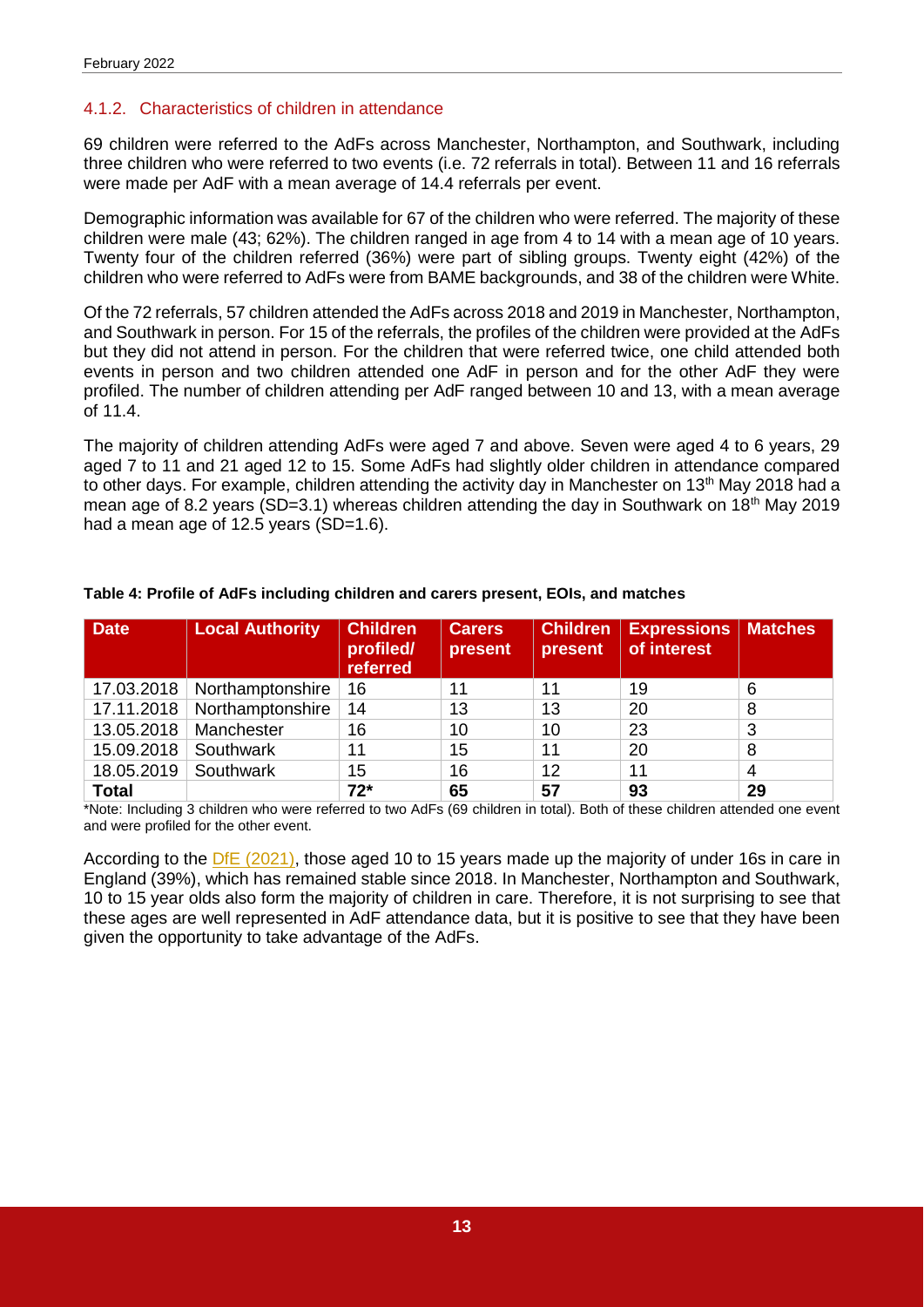<span id="page-13-0"></span>



In terms of the gender of the children and young people attending, males (65%) make up a slightly larger proportion than females (35%), with 37 males attending and 20 females attending. This pattern was apparent for three of the five activity days. For one activity day in Manchester on 13<sup>th</sup> May 2018 there were more female (60%) than male (40%) children, and in Northampton on 17<sup>th</sup> November 2018 the gender split was more equal (46% female, 54% male).

The gender breakdown of children under 16 in care in England shows that males make up 56% of the total and females 44%, which has remained stable since 2018 [\(DfE \(2021\).](https://explore-education-statistics.service.gov.uk/data-tables/fast-track/fa625806-843c-4b52-5afe-08d98e357d76) This is also similar across Manchester, Northampton and Southwark. Therefore, it is positive to see higher male attendance at AdF given they make up a higher proportion of children in care.



<span id="page-13-1"></span>**Figure 2: Gender breakdown of children and young people attending an AdF in 2018 and 2019**

Around 30% of children under 16 in care in England are from BAME ethnicities [\(DfE, 2021\)](https://explore-education-statistics.service.gov.uk/find-statistics/children-looked-after-in-england-including-adoptions/2021). Considering that they make up around 20% of the under 17 population [\(ONS, 2011\)](https://www.ons.gov.uk/census/2011census), it is clear that these ethnicities are disproportionately represented in the 'looked after' system. Looking at similar figures in the local authorities where an Activity Day was held, the picture is similar for Northampton, where 77% of children looked after in 2021 were White. In Manchester that figure is lower at 56% and in Southwark it is even lower at 30% - for Southwark, Black ethnicities are overrepresented in the care system at 43% [\(DfE \(2021\).](https://www.gov.uk/government/statistics/children-looked-after-in-england-including-adoption-2020-to-2021)

In an [interview](https://corambaaf.org.uk/-interview-corambaaf-consultant-savita-de-sousa) with CoramBAAF (2022), this concern about BAME children in care was addressed, specifically low rates of adoption, the 'delay' in finding suitable families, particularly for black boys, the rejection of White families for BAME children and ethnic matching.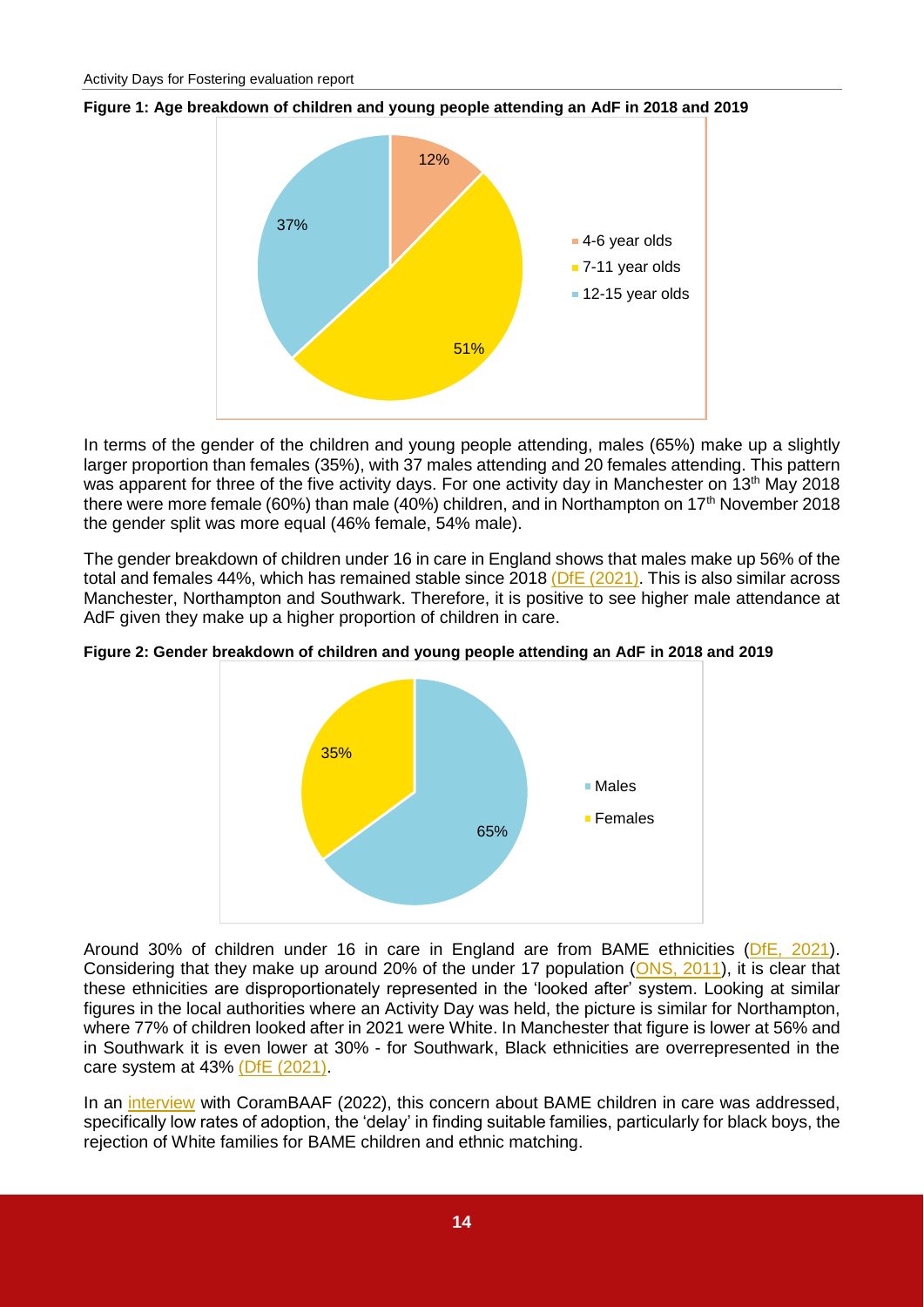While data on fostering is limited, adoption data shows that, 84% of children and young people adopted in 2021 were White, compared to 14% for BAME children and young people [\(DfE \(2021\).](https://www.gov.uk/government/statistics/children-looked-after-in-england-including-adoption-2020-to-2021) This may be for a number of different reasons, one of which being that the majority of registered foster carers are White (82%) [\(DfE, 2021b\)](https://www.gov.uk/government/statistics/fostering-in-england-1-april-2020-to-31-march-2021/fostering-in-england-2020-to-2021-main-findings). While interracial adoption can be hugely successful, there are obvious benefits to placing a child, who may already be dealing with identity issues, with a family that looks like them and is well-placed to support their cultural identity.

That said, the AdFs can provide a way to support transracial fostering, enabling foster carers and those in the care system from different backgrounds to meet and interact first-hand. Attendance data does in fact show that AdF have been well attended by children and young people from BAME backgrounds. Of the 57 children and young people who attended, 33 were White and 24 were from BAME backgrounds. This breaks down into 17 from Black ethnicities and 7 from mixed ethnicities.



<span id="page-14-1"></span>**Figure 3: Ethnicity breakdown of children and young people attending an AdF in 2018 and 2019**

The AdFs were also attended by 9 children and young people who had a disability, representing 16% of the total number of children and young people attending.

Those with siblings who also attended an AdF made up 26% of the total (n=15). This is particularly crucial as siblings make up the largest number of "harder to place" children still waiting for families, according to the latest figures from local authorities in England [\(Adoption and Special Guardianship](https://coram-i.org.uk/resource/local-level-asglb-data-q2-2020-21/)  [Leadership Board, 2021\)](https://coram-i.org.uk/resource/local-level-asglb-data-q2-2020-21/). The figures show that 890 siblings were among the 2,030 children waiting for settled homes at the end September 2020.

#### <span id="page-14-0"></span>4.1.3. Registered foster carers in attendance

Very little demographic information was available for prospective foster carers. As discussed above, a large proportion of registered foster carers are White and AdF data also reflects this with 56 prospective foster carers (out of a total of 65) attending from White ethnicities.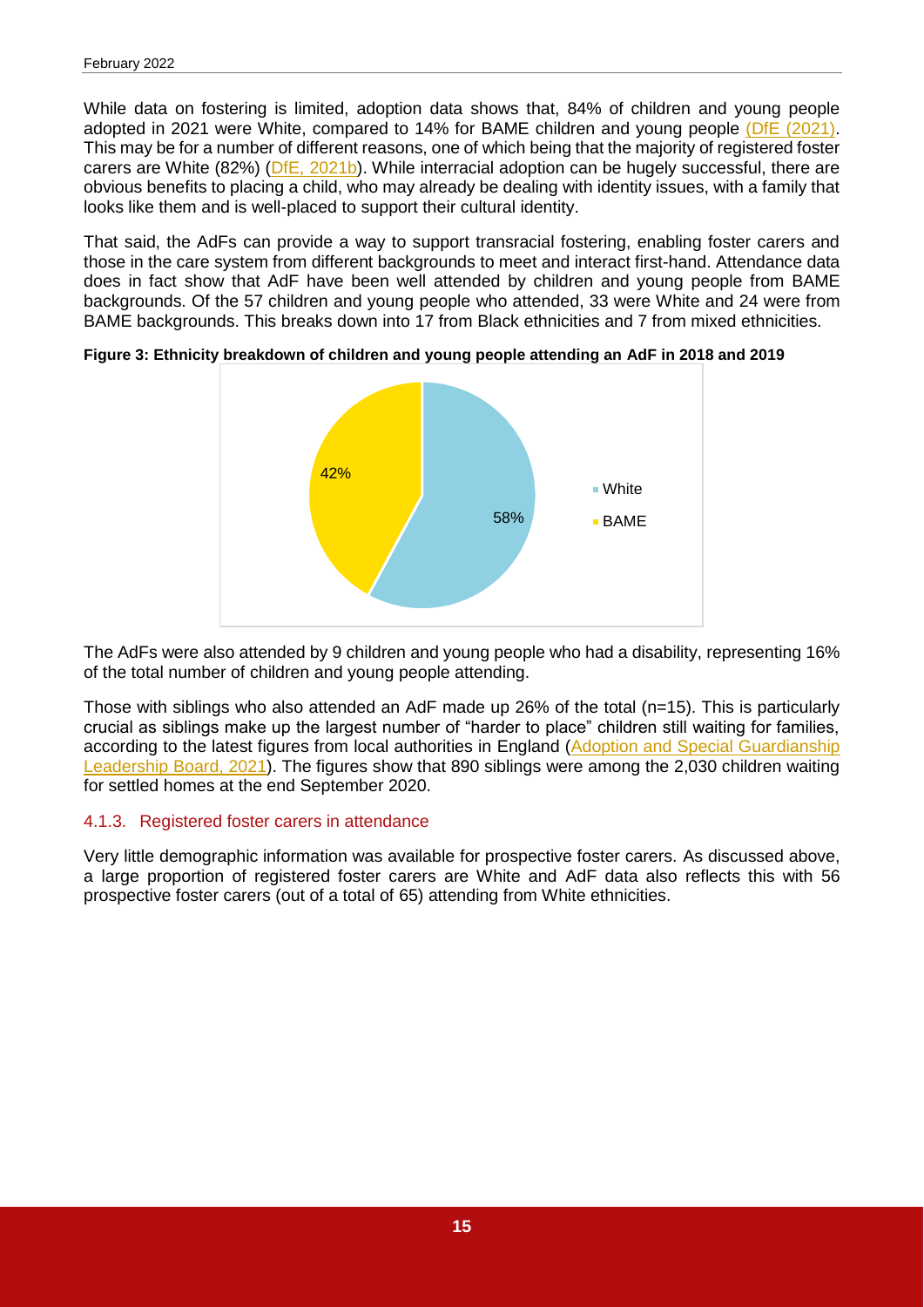<span id="page-15-1"></span>



We have information on the preferences of prospective foster carers available from one activity day in Southwark in 2019. The majority of foster carers had no preference with regards to gender (n=10/12 or 83% no preference) or ethnicity (92% either no preference (n=8) or not stated (n=3)). However, half of foster carers expressed a preference about fostering sibling groups, with 2 foster carers preferring to foster siblings and 4 foster carers preferring single children.

With regards to age, 2 of the 12 foster carers did not express a preference. As shown in Figure 5, most foster carers showed a preference for children aged 12-13 years (n=9, 75%), with fewer foster carers having a preference for older children aged 16-17 (n=5, 42%) and 18 years (n=3, 25%).



<span id="page-15-2"></span>**Figure 5: Preference of prospective foster carers (n=12) for age groups**

#### <span id="page-15-0"></span>4.1.4. Expressions of interest

There were 93 expressions of interest (EOIs) following AdFs in 2018 and 2019. Given that there were 65 carers in attendance, this is a healthy rate. EOIs were made at a ratio of 1.3 per child referred. This varied across activity days with one activity day having less than 1 expression of interest per child (0.7 for every 1 child). The highest ratio (1 child to 1.8 expressions of interest) was an activity day in Southwark on 15<sup>th</sup> September 2018 where there were 11 children referred and 20 expressions of interest.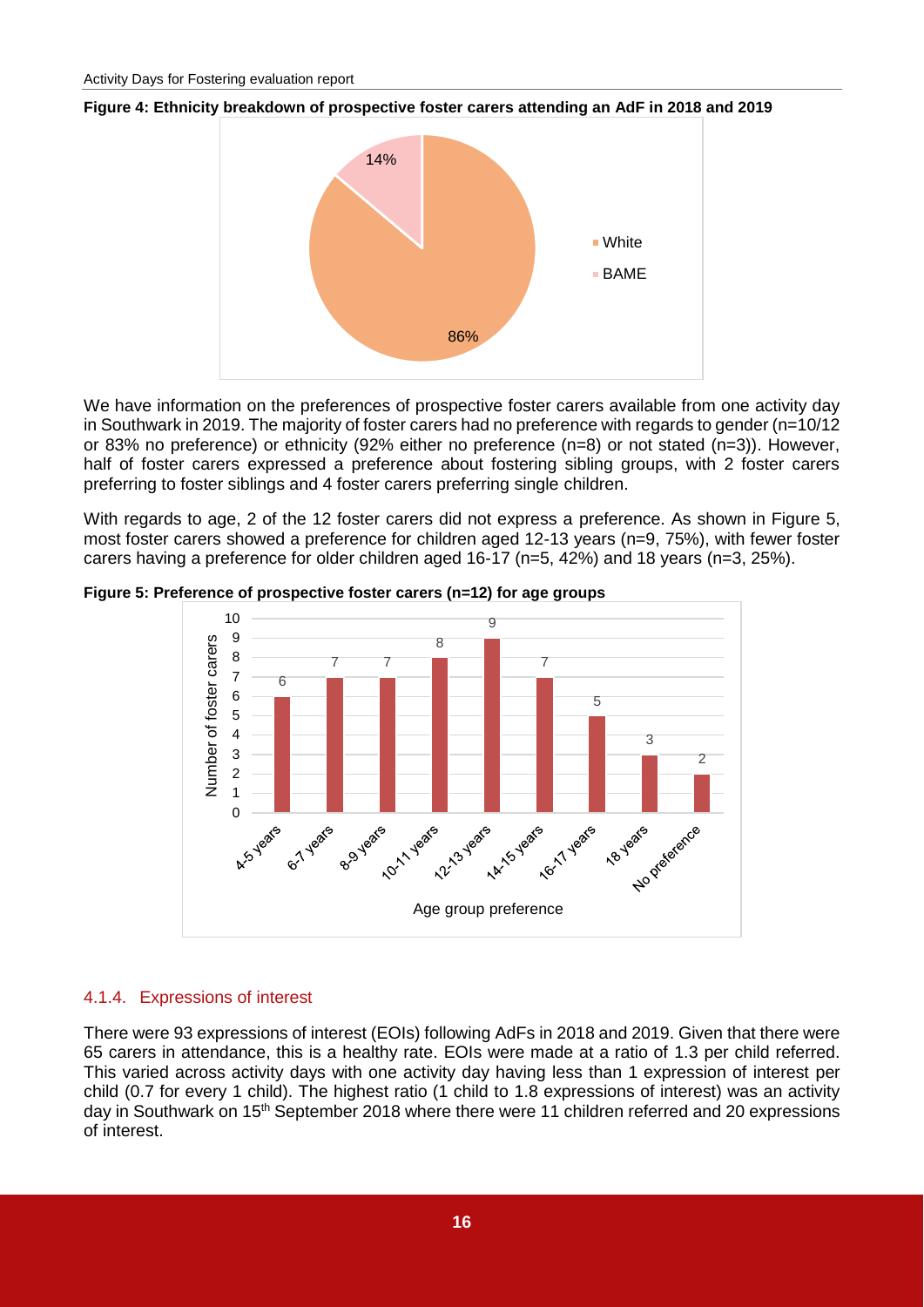The 93 EOIs were made about 50 of the 69 children who were referred to AdFs (72 referrals as 3 children were referred to 2 activity days). This means that the majority of children referred to AdFs received an EOI (72%). Of the 50 children that did receive an EOI, half of these received one EOI (50%), a quarter (N=12, 24%) received two EOIs, 9 children (18%) received 3 EOIs, 3 children (6%) received 4 EOIs and one child received 5.

The 93 EOIs were made by 40 prospective carers, who each made between one and five expressions of interest. There were 65 carers in attendance, meaning the majority of carers (62%) made at least one EOI. Of the 40 carers that made EOIs, 12 carers (30%) made one EOI, 13 carers (33%) made two, 9 carers (23%) made 3, two carers (5%) made 4, and four carers (10%) made 5 EOIs.

The majority (n=76, 82%) of EOIs were made about children who attended the AdFs. Seventeen (18%) of the EOIs were made about children who did not attend but whose profiles were available at the events. In line with the preponderance of boys among children attending AdFs, the majority of EOIs were made about male children (n=57 EOIs, 61%) compared to female children (n=36, 39%). Children about which EOIs were made spanned the full age range of children in attendance at AdFs from 4 to 15 years. The most common age of children about which EOIs were made was 10 years (23%), compared to 12 years for other children. Just over half of the EOIs (n=55; 59%) were in relation to children who were White. For 88 of the EOIs we have information about whether the children they were made for had additional needs (5% unknown). The majority of EOIs (n=69, 74%) were made about children who were described as having no additional needs.

Whether children attended an AdF in person<sup>2</sup> was not associated with receiving an EOI. Children who received EOIs were similar to children who did not receive EOIs in terms of their ethnicity (BAME compared to White)<sup>3</sup>, gender<sup>4</sup>, and whether they had siblings<sup>5</sup> (Figure 6).



#### <span id="page-16-0"></span>**Figure 6: Stacked bar chart showing proportion of children receiving EOIs according to demographic characteristics**

Note: Coloured columns = Received EOI, Grey = No EOI

 $4 \chi^2$  (1, 67) = 0.003, p = 0.96

<sup>-</sup> $2 \chi^2$  (1, 69) = 0.32, p = 0.57

 $3 \chi^2$  (1, 66) = 0.02, p = 0.90

 $5 \chi^2$  (1, 69) = 0.83, p = 0.36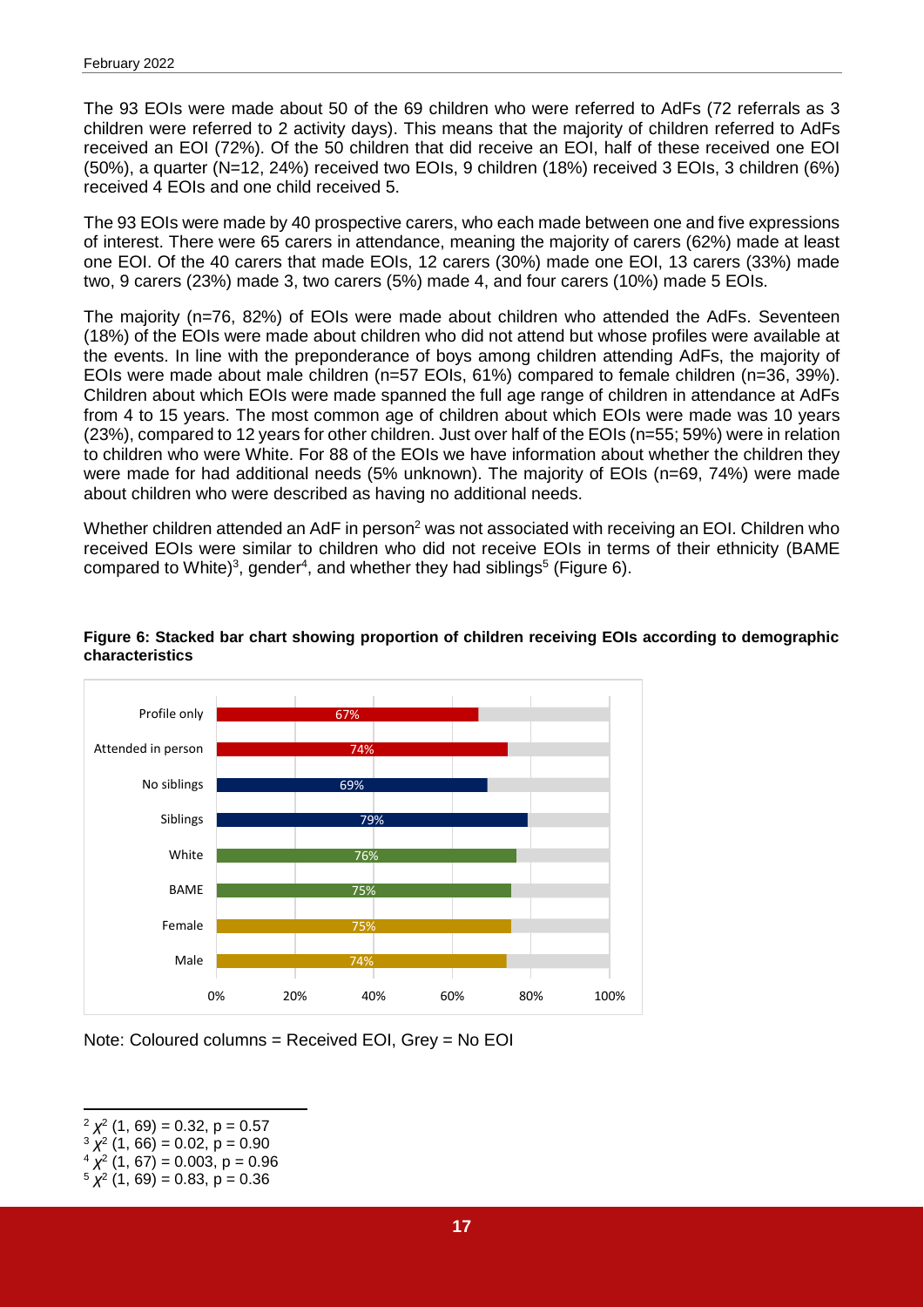However, children who received EOIs were significantly younger<sup>6</sup> than children who did not receive an EOI (see Figure 7)<sup>7</sup>.



<span id="page-17-1"></span>**Figure 7: Boxplot of age of child in years by whether or not an EOI was received**

#### <span id="page-17-0"></span>4.1.5. Matches

Of those 93 expressions of interest, 29 translated into actual matches – a conversion rate of 31%. If this conversion rate were to be applied to the 6,850 children in care in Manchester, Northampton and Inner London as of 2020 (DfE [\(2020\)\)](https://www.gov.uk/government/statistics/children-looked-after-in-england-including-adoption-2019-to-2020), that would account for 2,124 matches.

#### **Figure 8: Conversion of expressions of interest into actual matches across AdF in 2018 and 2019**



In total, 51% of the 57 children that attended an AdF in person in 2018 and 2019. In comparison, 71% and 68% of under 16s were starting to be looked after in foster care in 2018 and 2019 respectively. While this is considerably higher than the AdF match rate, it is important to note that AdF are specifically designed to place those who are harder to place.

<sup>-</sup> $6$  t(65)=-2.66, p = .01

 $\frac{7}{1}$  This analysis includes three children that attended two activity days. Between the first and second AdFs, the children aged up by one year. For this analysis the age at which these children first attended an AdF was used i.e. the youngest age. The effect remained significant when these three children were excluded from the analysis  $(t(62)=3.03, p=0.004$ .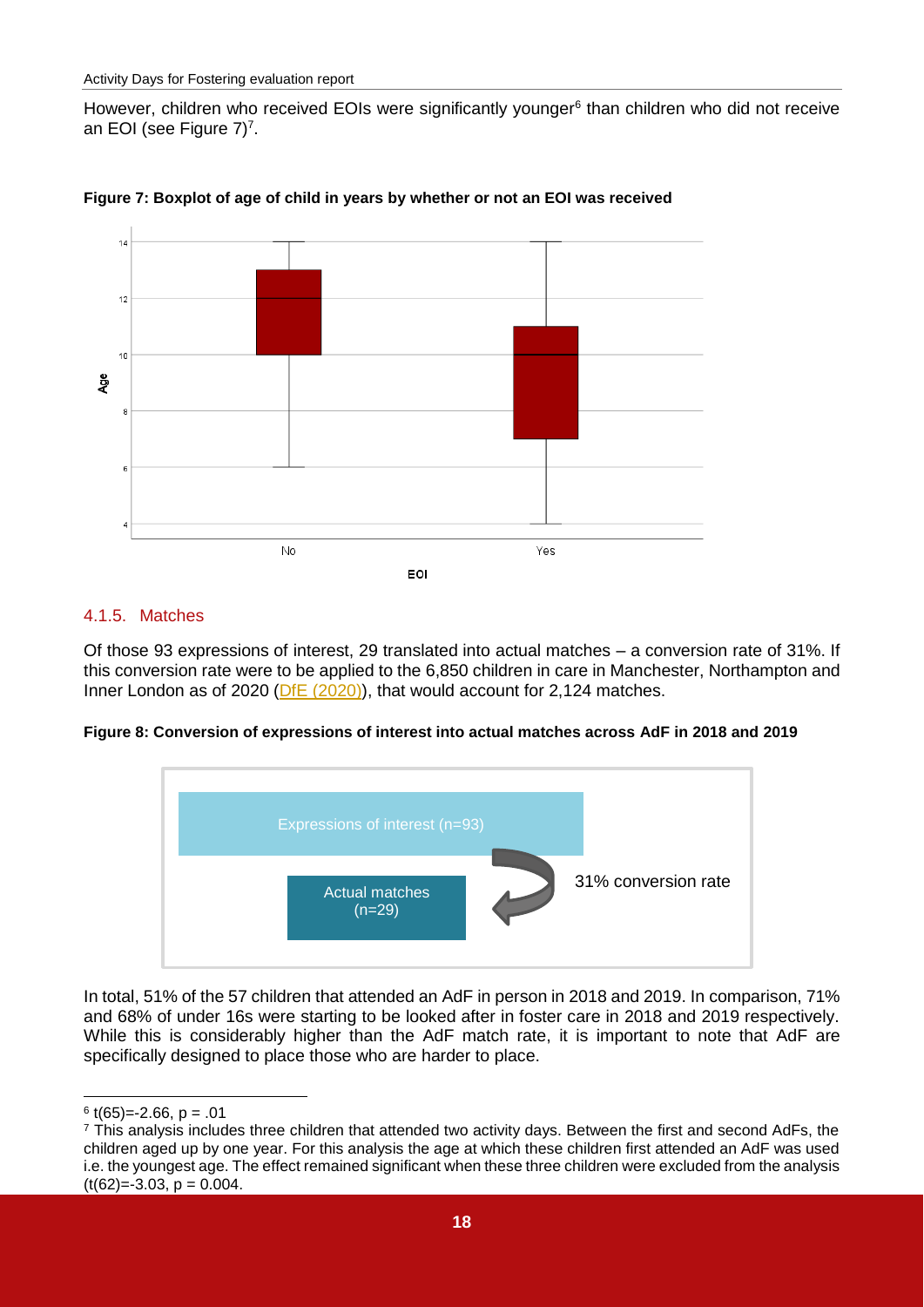<span id="page-18-4"></span>**Figure 9: Actual matches across AdF in 2018 and 2019**



#### <span id="page-18-0"></span>4.2. Have the placements for children who were matched through AdFs sustained?

We sought follow-up data regarding whether placements were sustained from local authorities. However, this data was either not returned or had high rates of missing data.

Partial data was available for the two activity days in Southwark when we contacted them in September 2021. Of the 8 matches made following the 2018 activity day, we know that one resulted in the child moving in with their new foster carers. Another child moved but the match subsequently broke down. For two children, the matches were progressing, and for 4 children, their matches did not progress.

Following the AdF in 2019, two matches were progressing, one for a child who attended and one for a child that was profiled but did not attend. It was indicated that four of the young people who attended the activity day may also be progressing to permanence with their current carers.

#### <span id="page-18-1"></span>4.3. How stable are the placements that have been sustained?

Follow-up data regarding the stability of placements were sought from local authorities. However, these data were not returned.

#### <span id="page-18-2"></span>4.4. What are the experiences of those attending AdFs?

#### <span id="page-18-3"></span>4.4.1. Experiences of children

Verbal feedback was gathered informally on the day of the activity days and is available for children who attended three of the AdFs (Southwark (2018, 2019) and Manchester (2018). This feedback is reported by Coram in unpublished evaluation reports for each of the three AdFs. Children were described as having enjoyed the activities and engaging with other children and their siblings. One child was noted to have engaged particularly well with the DJ workshop. One child reportedly experienced relief after forming a link with a foster family on the activity day. Another child had a lot of fear about fostering after negative experiences and reportedly felt that the activity day helped them to feel more positive about moving from residential to foster care.

However, some children were described as feeling anxious both before and after the activity day. One child was reportedly disappointed after forming a strong connection with a child in a foster family at the activity day but the match not consequently being progressed.

In addition to verbal feedback, four children filled in feedback forms. Children were asked to rate on a scale from 1-10 how much they enjoyed the day from 1 ('I didn't like it') to 10 ('it was excellent'). Two of the four respondents answered 10, one child answered 6, and one answered 4. When asked what activities they enjoyed, many children expressed liking all of the activities, in particular the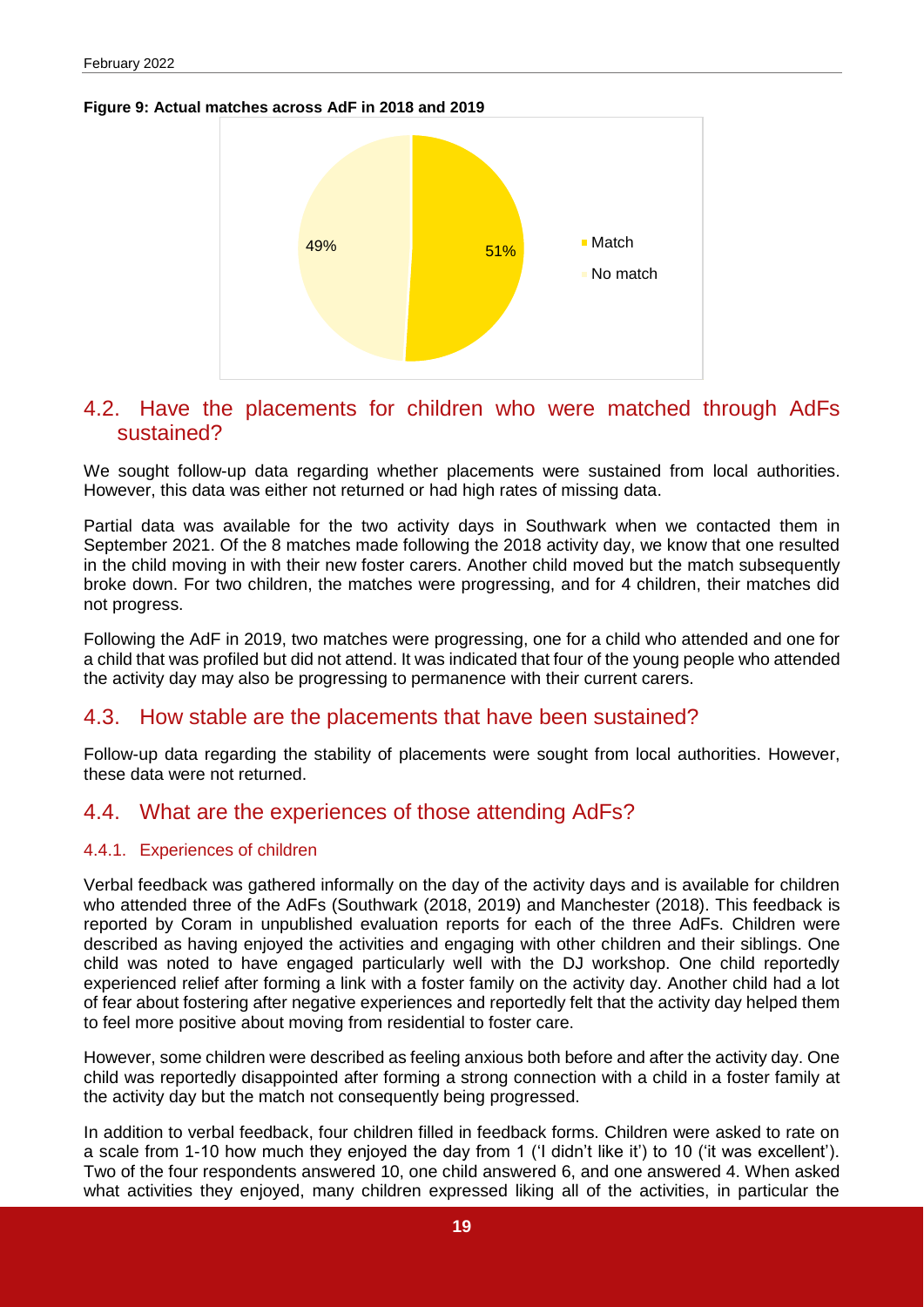football, jenga, foosball table, and magpie show. Children also suggested what activities could be added to the day, including archery, baking, ping pong, and a bouncy castle. One child commented that they found the activity scary. Positive comments were also made about meeting children and grown-ups and the food. One child suggested including more activities that would be suitable for older children.

#### <span id="page-19-0"></span>4.4.2. Experiences of prospective foster carers

Feedback forms were returned for 9 prospective foster carers across 3 of the activity days (Southwark 2018, 2019 and Manchester 2018). Foster carers were asked to rate their overall enjoyment of the day on a 5-point scale from 'unsatisfactory' to 'excellent'. All respondents (n=8) to this question (n=7) rated their overall experience as 'good' (n=2) or 'excellent' (n=6).

Six foster carers described having worries about coming to the activity day, with one fosterer reporting that they were not sure about coming. One foster carer was nervous to meet the children, whereas another was worried about feeling isolated and not knowing what to expect. One fosterer was worried for the feelings of children whose links with potential carers did not progress and the impact this may have on them.

Prospective carers described being motivated to come for the chance to meet a child to join their family. One fosterer wanted to see whether their current foster child connected with the children at the activity day. One prospective foster carer wanted to attend the activity day in order to meet the children on a personal level and build a mutual connection with them.

In terms of their experience of the day, many foster carers described enjoying meeting the children. One carer also enjoyed meeting other foster carers who share similar goals to them. Two fosterers felt that the event gave them insight into the young people's lives. Some foster carers reflected on the advantages of meeting children in person as opposed to through 'a paper report', noting that it helped to provide a natural way for children and carers to meet one another and to see who would be compatible in a family. One foster carer noted that they were able to see the personalities of the children.

Some prospective foster carers noted some areas for improvement. One foster carer suggested more activity days should be run to help children find foster families. Another foster carer noted a preference for being able to read about the children would be attending the activity day beforehand, as well as having time to learn about the different colour badges (showing who the different event attendees are) ahead of the day. One fosterer felt that the older children may have missed opportunities to meet potential carers as they were playing outside; this foster carer felt it made them more difficult to engage with.

#### <span id="page-19-1"></span>4.4.3. Experiences of current foster carers

Feedback forms were returned for 6 current foster carers across 3 of the activity days (Southwark 2018, 2019 and Manchester). Carers were asked to rate their overall enjoyment of the day on a 5 point scale from 'unsatisfactory' to 'excellent'. There was a broad range of responses: one foster carer felt their experience was excellent; 2 felt it was good; 2 indicated neutral; and one carer answered 'poor'.

One foster carer did not have any worries about attending the AdF but two carers did. One foster carer was concerned about the distance and potential for disruption of the child's behaviours. Another carer was worried about the number of adults that would be involved and the effect the day would have on the children attending. One foster carer was unsure how their child felt about attending. All foster carers who responded (n=5) felt that they were well-prepared for the event. However, the foster carer who was unsure about how their child felt about attending felt that the information provided ahead of the activity day should focus more on the young person and how they may react.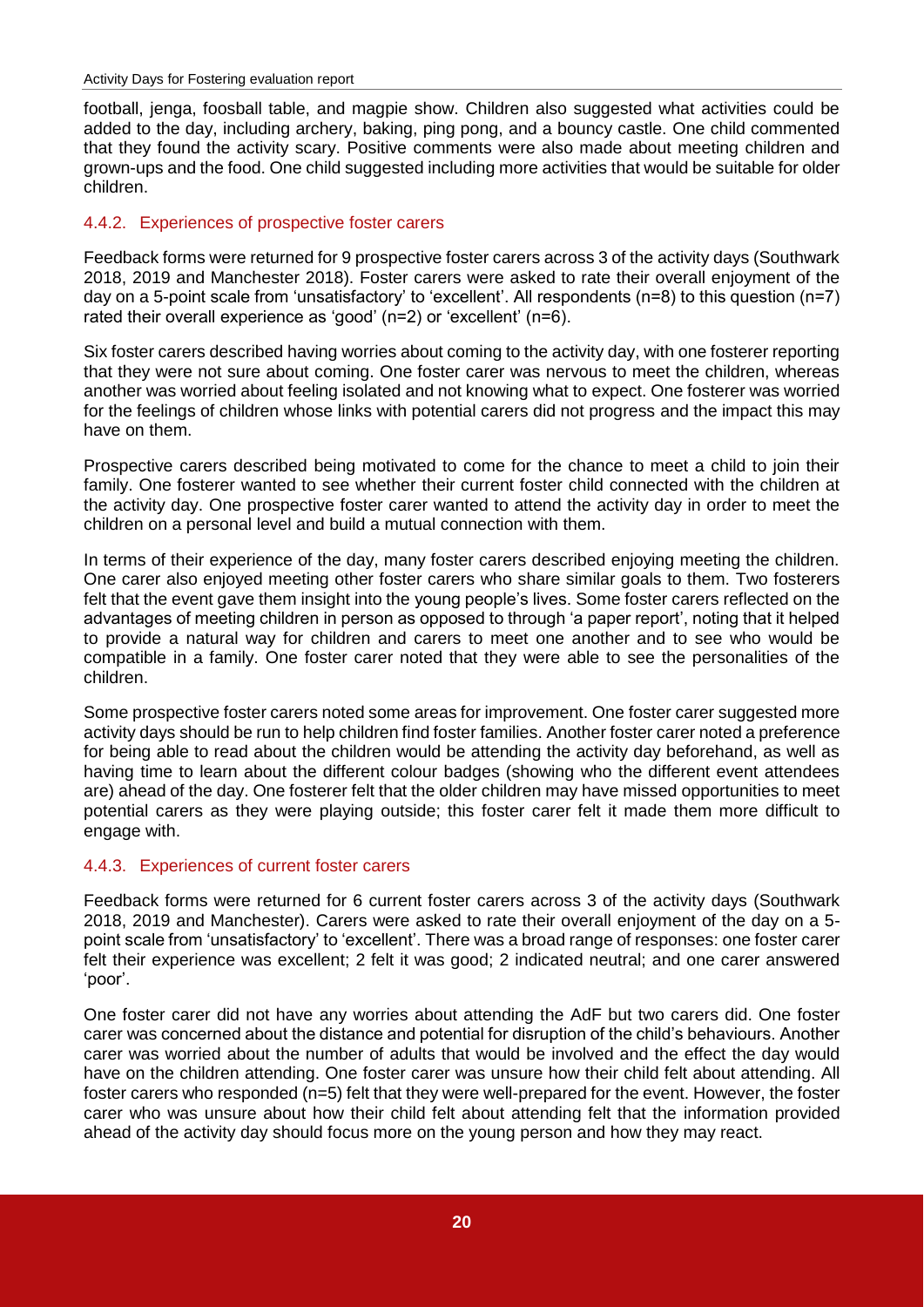Some of the foster carers noted challenges in preparing their children for the activity day. Two foster carers reported that this was due to their child's feelings of anxiety. One foster carer felt that their child only had a limited understanding of what the activity day was and another noted that their child was more interested in the party bag.

Three of the foster carers expressed that their children enjoyed the activity day, but one noted that the long day meant their child became very tired. Two foster carers felt that the activity days have a negative impact on the children they care for; one felt that the events lead to children feeling confused and rejected, and another reflected on the amount of anxiety that can be stirred up following an event in terms of why they did or did not get chosen and whether they feel they would get on with prospective fosterers. One foster carer felt that there were too many adults present.

Similar to the feedback from a child that attended an AdF, one carer felt that the activities were too geared towards younger children, with less activities tailored for older children and teenagers.

#### <span id="page-20-0"></span>4.4.4. Experiences of social workers

Three social workers returned feedback forms from two activity days in Southwark (2018, 2019). They provided overall ratings of their experience of the day on the same 5-point scale described above; their responses were 'excellent', 'good', and 'neutral'.

None of the social workers described any worries ahead of the activity day, but one was curious to see how their child would find it. While the social workers felt prepared for the day, they did make some suggestions to help them feel better prepared. One social worker would have preferred to have more time to absorb the information provided ahead of the day and another would have liked to receive the information via email as they were unable to attend the briefing. One social worker found the children's coloured badges difficult to remember and would like this information to be reiterated more on the day. One carer reflected on preparing the foster carers they work with for the event and felt they had a good understanding of it. Two carers noted they had prepared the children for the activity day by explaining who would be there and what is was for; to have fun and meet fosterers.

Two social workers reported that the children they work with enjoyed the day, but one of these noted that the day was not that useful for their children in terms of meeting prospective foster carers. This social worker noted that there were not many foster carers present and those that were there did not interact with the children that much. One social worker felt that the activity day was useful for all three of the families they were working with that attended, noting that two of the three families made an expression of interest. This social worker reflected on the advantages of the activity days meeting other staff members and discussing permanency more broadly. They wrote:

#### *'All too often I am reading referrals of children who came into care early in life and have had multiple placements. I think Activity Days are a very useful part of a wider set of actions needed to change this'* - Social worker

The five social workers interviewed came from 2 local authorities, Manchester (2) and Southwark (3). Two activity days were run in Southwark, the first in September and the second in May. The second, in May, was not deemed as successful as the first in September. Manchester only had one AdF, however, subsequently ran two of their own 'Manchester-ised' events, which they named *Celebrate Me*. Substantial learning and changes to processes seems to have occurred for all social workers.

#### **Perceptions of how the children found the experience**

The social workers in both areas reported that they felt that the majority of children enjoyed the days and the experience, "[a]ll the children seemed to have a fantastic time; this was reported by the carers" (social worker, Manchester), and that they seemed to enjoy the activities and food, "the face painter was amazing", "young people really got into that" (social worker, Southwark). One social worker said "[t]he children that just came and had fun, they mentioned the activities and excitements" (Manchester social worker), another said that two young people "said it was fun, they enjoyed seeing each other; they had a really good time, they loved getting the goody bag, one of them liked having their face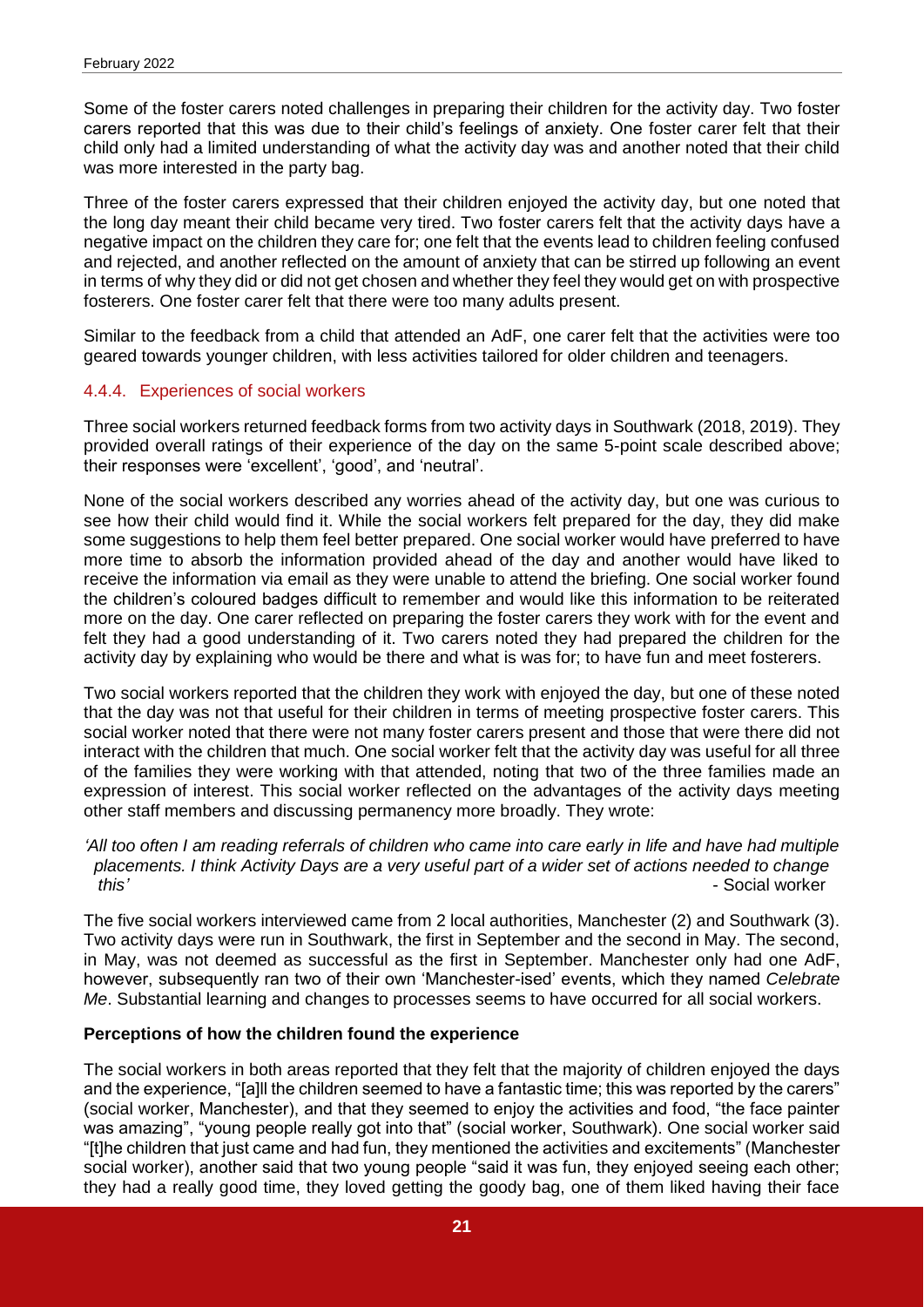painted" (social worker, Southwark). Another social worker described how the young person he attended with, who "can be contrary in person", answered the question of if he was having a good time with a "heartfelt, honest and straight 'yes, I really enjoyed myself' [… which was] actually really unusual for him" (social worker, Southwark).

However, social workers described nuance to children's experience, and a distinction was drawn between the children who knew what the day was about, and those either not aware or less concerned – most were just thinking "they had a lovely day out making new friends", while the "children that were aware that they were there because they were looking for potential permanent carers,… were sharing their personal disappointments of not being matched with anyone from the event" (social worker, Manchester). This difference in thinking and understanding was identified as due to their ages or various disabilities, and was also a different experience for older children, "[f]or a couple of the older children, it looked a bit like, you know when you are at a birthday party where you really don't want to be and you're stood at the side. For some of the children I think it was a bit much, they didn't feel part of it in the same way" (social worker, Manchester).

The social worker who reported their child's heartfelt enjoyment of the day, described a challenging moment within it, detailing how their child seemed to want them with them when they were talking to a carer, and then hid behind him when they joined them. They speculated that "at times he felt a potential exposure of that process", but that it could have because he hadn't introduced that carer to him, and/or the strong connection he had with themselves (social worker, Southwark). Another social worker in Southwark said the children didn't find anything challenging, while another in Southwark said "[e]ven those that were in residential and those who were reluctant about stepping down to foster care were very positive". The Manchester social workers who reported some children's "personal disappointments of not being matched", also said that they have positive feedback from these children, "that is was great to meet a variety of foster carers from different ethnicities and different organisations too" (social worker, Manchester).

The social workers strike a positive tone about the children's experience of being involved in the process. One social worker, while caveating that they hadn't had the opportunity to properly catch with their young person yet, said, "it's possible that he appreciated the opportunity to go through that process, because he has always had placements happen to him so being part of a process was actually quite empowering for him" (social worker, Southwark). Another thought that it did feel like an inclusive experience for the young people, and described how they thought one child found it empowering:

*"I think to them it feels like an inclusive experience. Usually it's a paper exercise that gets done by the social worker and they present to the young person that 'this is the person you're getting matched with'. The events gave us the opportunity to see if there was any chemistry between young people and the carers. At the May one, one girl had three expressions of interests, but there were two carers she felt that she just didn't click with. There were a couple of carers that she really hit it off with, they had instant chemistry and they were really taken by her. For her, the sense that someone else wanted her was quite powerful. It feels more of a natural event rather than just having a set of introductions."* (social worker, Southwark)

#### **Effect on placements, including harder to place**

In terms of feeding into matches and placements, social workers spoke and speculated on positive dynamics and outcomes from the day. One social worker described two young people (aged around 8 and 11 years) finding matches through the activity day and moving from residential care: "the thought of moving to random foster carers that they'd never met was quite a scary prospect, but because they had met the person and had a bit of a connection I think it made it a bit easier" (social worker, Southwark). The social workers interviewed discussed positive impacts on matching and placements and did not mention anything negative.

A theme of movement towards greater permanence following AdF involvement was observed by social workers from *existing* placements, from both the child/young person and the carers. One social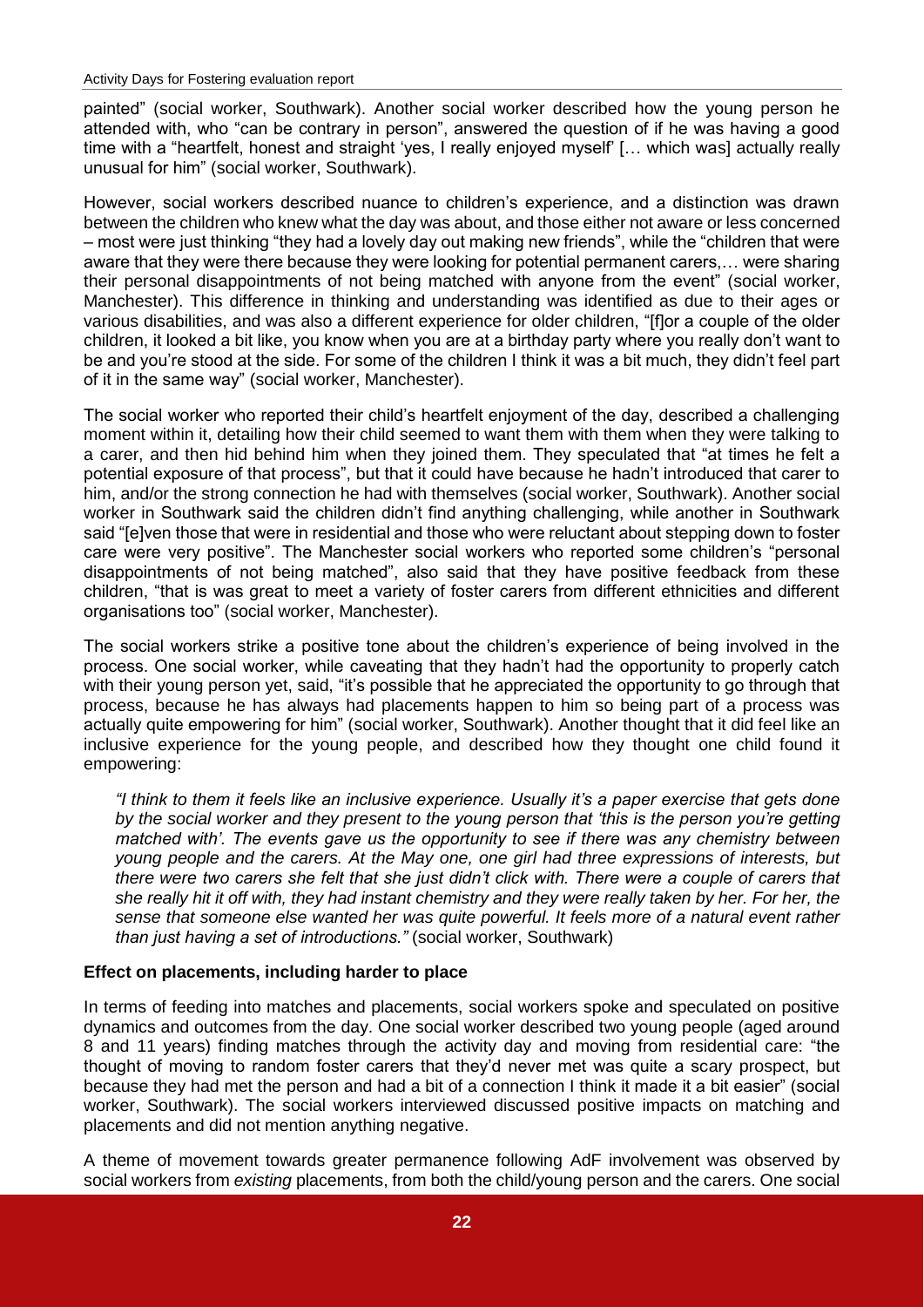worker noted that a carer changed their mind after the day and wanted to care long-term, while another observation was "carers sometimes claim the children when they find out there's a possibility of an alternative permanent family being identified" (social worker, Manchester). From the child or young person's perspective, two Southwark social workers discuss a child who previously wanting to find a new placement, but "as far as I know there's been no noise from him about wanting to move placements after the activity day", and child's social worker speculating that perhaps the AdF gives young people the chance to experience other carers before a formal course of action, which in this instance, resulted in the young person being more content with his existing carers (social workers, Southwark). For these social workers, this made them think of this placement more as a permanent match than thinking they needed to find alternatives. One Southwark social worker speculated, "it's been a process and a journey that the young person has been part of. Maybe that gives them an investment in how things work, I'm not sure".

Social workers, spoke about matches and placements that had occurred as a result of the AdF. One social worker detailed how a current placement was going, that "all the services and support has been put in place for them, there's regular contact, I couldn't ask for anything better to be honest" (social worker, Manchester). This social worker then detailed the role the AdF played here, it "helped because they were able to meet, on neutral grounds, with the current carer, and the children were able to have fun with her in that environment. It wasn't too much for the children, they were just having fun. The next time they saw the carer, the remembered her from the activity day, so I think it assisted it very much" (social worker, Manchester).

The social workers spoke of matches and placements for harder to place children. This included a sibling group (3 and 5 year old) that are "extremely settled" (social worker, Manchester) and boys moving from residential placements. From the Celebrate Me (see below for me detail) event which Manchester followed their AdF with, social workers detailed finding a match for a 15 year old black boy who had been in residential care for 5 years. One social worker noted that a child may not look appealing on paper, but might when observed in person doing an activity (social worker, Southwark). Another social worker discussed how it is "almost luck who you get there on the day and if there's that natural connection with the child/children, because they weren't the easiest to place", but the AdF gives that opportunity (social worker, Manchester). This social worker further detailed how they thought the AdF helped matching for both social workers and cares. For carers, they got to see a child with another ("fantastic", [skilled]) carer which gave confidence to being able to manage themselves and come forward (social worker, Manchester). For the social workers, having the opportunity to observe children, carers and their interactions, and having more than one option to consider, helped with their thinking.

#### **The effect AdF had on LAs, their thinking and processes (including around permanence)**

The AdFs seemed to provide social workers with opportunities for professional development, with some feeling that they had learned a lot from the event. One social worker from Manchester noted, "I learnt so much from the event. Everything from learning how to profile children, I thought we were doing it well but we really have improved". Social workers in Manchester were able to use this learning to adapt the format of the AdFs and deliver their own event 'Celebrate Me' about which they received positive feedback from carers. For Southwark one social worker noted in relation to AdFs that "it's been something that's been present in conversations with management, it's an ongoing thing".

In terms of the specific learnings that the AdFs have helped bring about, social workers spoke about changes to the process of finding placements and gathering information and placement options. There seemed to be more confidence in creative and innovative thinking, as well as an emphasis on engaging further with families and identifying carers through links made at AdFs. One social worker from Manchester reflected on how Coram's information sessions helped social workers to "think of how they would encourage more carers and look for more permanence for the children". Interviewees also noted the importance of how social workers attending the events were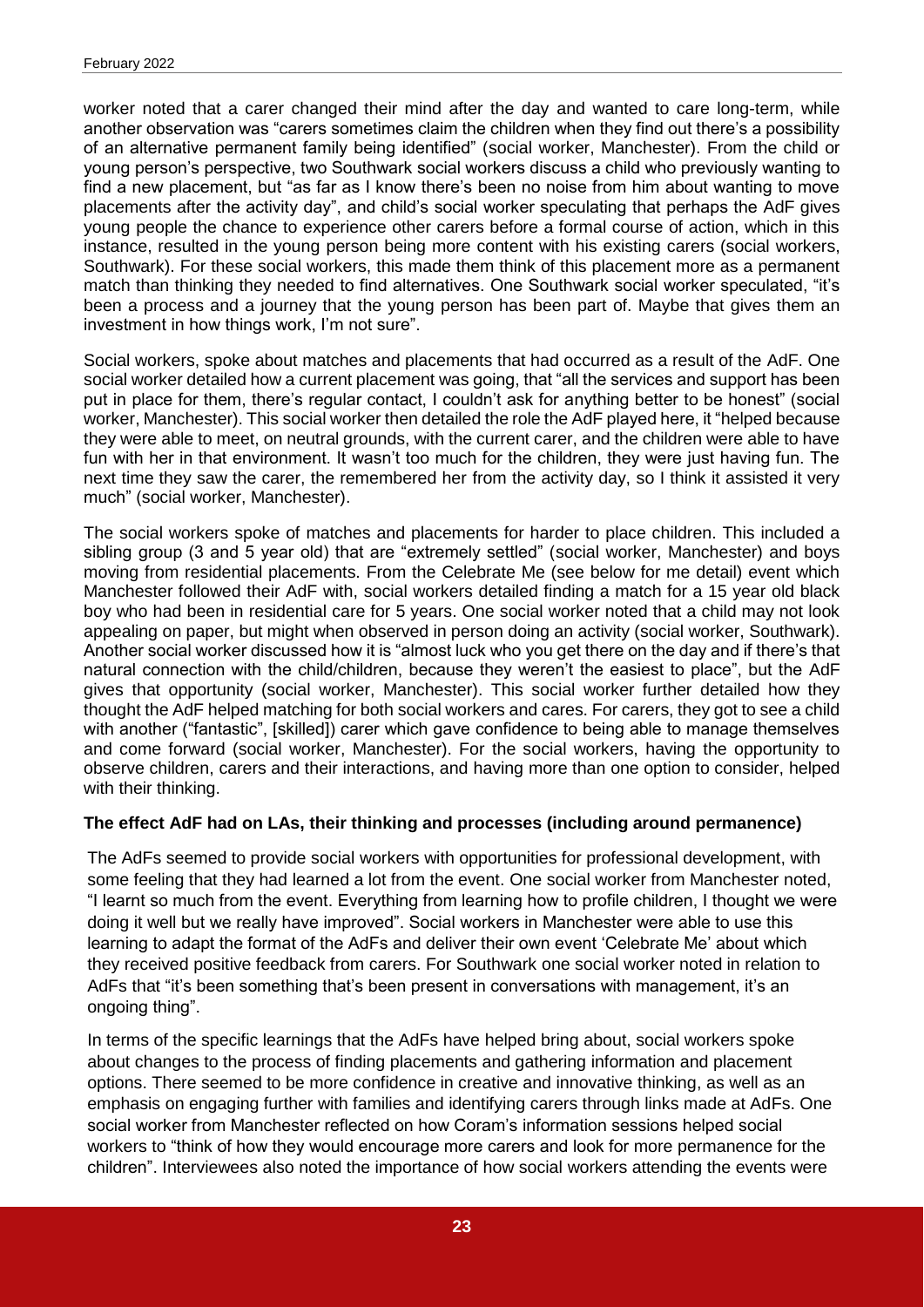spoken with and what venue is chosen. They emphasised the importance of following up on EOIs within a day or two to avoid prospective carers losing interest.

Social workers also noted the role of AdFs in educating carers who were interested in permanency but needed a greater understanding of it. As one interviewee said, "permanency is used constantly in discussion in Manchester", reporting that "there's more people coming forward for permanency, and offering permanency to children who are already in placement".

Interviewees made clear the importance of senior management involvement and buy-in for the successful delivery of AdFs. One social worker noted that this contributed to one of the AdFs being more successful than the other and offered this advice on running AdFs in the future, "have a really strong steering group with social work representations but also managers who can make decisions as well to make sure it's solid". It was clear from the interviews that the AdFs would not have worked without Coram's support. When talking about the support received from Coram one social worker noted, "it was absolutely essential; it wouldn't have worked without that and with their expertise".

#### <span id="page-23-0"></span>4.4.5. Experiences of event volunteers

Feedback from volunteers (four volunteers across three activity days (Southwark 2018 and Manchester 2018) who supported at the activity days was positive, with 2 volunteers rating their experience as 'excellent' and 2 as 'good'.

Two volunteers described feeling worried ahead of the activity day, with one noting that it was their first time. All five volunteers who responded noted that they felt well prepared for the day, with some reporting that the information was useful, with clear roles and responsibilities given. One volunteer reflected on the usefulness of the profile making presentation and the briefing for carers, but felt that they would have liked more information on the children so they could recognise them as they arrived.

All volunteers that responded were positive about the event staff, describing them as organised and helpful. All of the volunteers also commented on the venue, noting that it felt safe and well-decorated. However, one volunteer did note that there may not have been sufficient space had there been bad weather and the children forced to play inside. One volunteer commented on the wide range of activities, with children particularly enjoying the Inspiring Children activities. This volunteer reflected that the group limbo and dancing at the end of the day enabled all attendees to have a shared experience.

#### <span id="page-23-1"></span>4.5. Are AdFs cost-effective compared to foster care as usual?

As recommended in the review of the pilot events by Coram-i [\(2017\)](https://coram-i.org.uk/resource/evaluation-of-activity-days-for-fostering/download_attachment/2922), it is important to understand whether the returns of AdFs justify the costs. For the purposes of this analysis, the number of matches are used as a proxy for the number of placements.

AdFs are estimated to cost approximately £8,000. A breakdown of these costs is provided in Table 5. Five AdFs have been delivered by Coram, totalling an estimated £40,000. A total of 57 children (of 72 referrals) attended these events and a 29 matches were made, meaning the match rate was 51%. Therefore, the 'cost' for every one match made was £1,379.

| <b>Feature</b>                | <b>Approximate cost</b> |
|-------------------------------|-------------------------|
| Briefing session              | 450                     |
| Profiling workshop            | 450                     |
| <b>Consultation services</b>  | 1,000                   |
| Three steering group meetings | 800                     |
| Profile editing and books     | 500                     |
| <b>Preparation materials</b>  | 300                     |

#### <span id="page-23-2"></span>**Table 5: Cost breakdown of an AdF**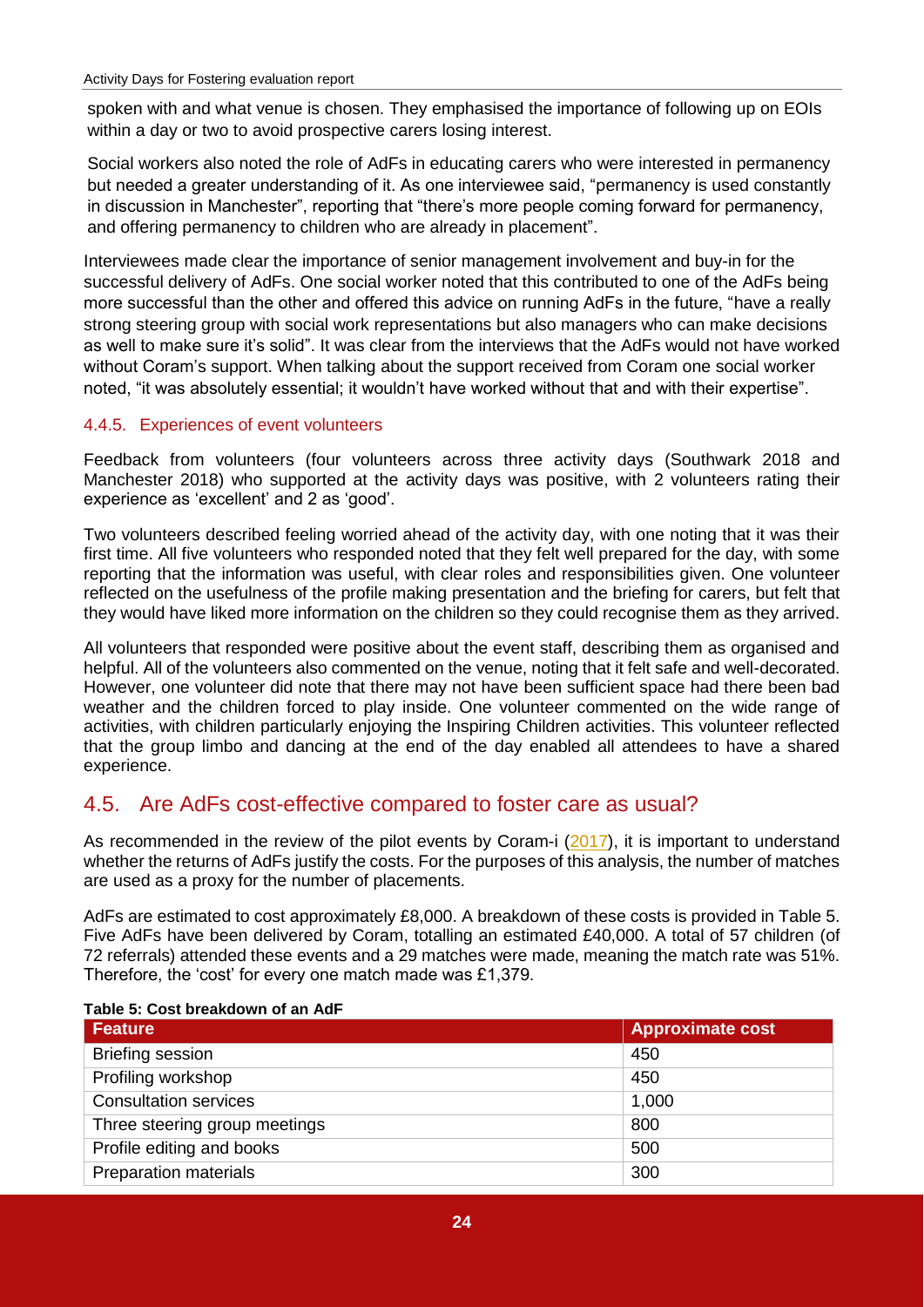| Referral management                                                                         | 200    |
|---------------------------------------------------------------------------------------------|--------|
| Direct event costs (venue, catering, entertainments, gifts, logistics,<br>storage, van hire | 4,000  |
| Feedback meeting                                                                            | 150    |
| Evaluation                                                                                  | 150    |
| <b>Total</b>                                                                                | £8,000 |

Cost-benefit analyses have been conducted for activity days for adoption (Coram, 2021), but the calculation for AdFs is less straightforward. This is because we are not aware of any published analysis quantifying the cost difference between a child in short-term foster care compared to a child moving to long-term foster care. The cost of caring for a looked after child in a local authority residential home is estimated at £4,865 per child per week for 2020/21. At an independent sector care home for children this cost is £4,153 per week. Many of the children attending the AdFs attended with their current foster carers. The cost of foster care is estimated at £661 per child per week for 2020/21, but this is likely an underestimate as the figure does not include social care support costs (PSSRU, [2021\)](https://kar.kent.ac.uk/92342/1/Unit%20Costs%20Report%202021%20-%20Final%20version%20for%20publication.pdf).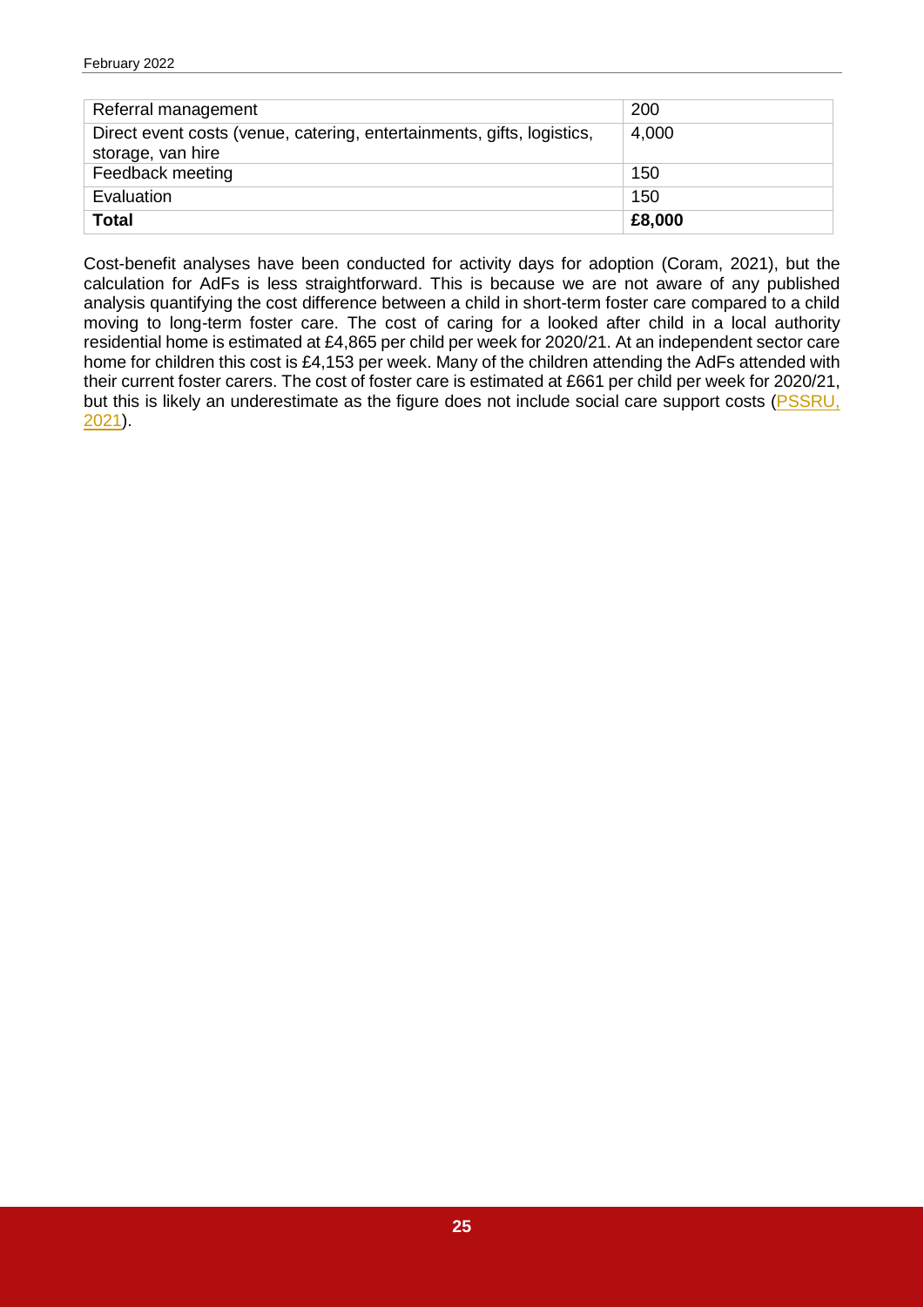## <span id="page-25-0"></span>5. Conclusions and recommendations

Coram has delivered five AdFs attended by 57 children. Many of these children could be described as being 'harder to place'; 42% were from BAME groups, 26% had siblings, and 16% had a disability. Overall, there were 93 expressions of interest, or 1.3 expressions of interest per child, with 71% of children referred for an AdF receiving at least one. In terms of conversion, 29 of these progressed to matches meaning a conversion rate of 31%.

Our qualitative findings suggest that the activity days were largely enjoyable for those who attended; the current carers, prospective carers, and the children. Prospective foster carers were glad to meet the children face-to-face, with some observing that it gave them a greater insight into the young people's lives. It seems that the activity days may be able to offer benefits to foster carers and social workers beyond speeding up the process of matching children with foster carers. The events, and build up to the events, allowed social workers and carers to build useful connections and to further their understanding of permanence through fostering more broadly. It also seems that the activity days played a role in encouraging current foster carers who attended to consider taking on longerterm foster placements for children currently in their care.

On the basis of our findings, we recommend that the Coram AdF team review the ageappropriateness of activities on offer at AdFs. It may be that additional steps need to be taken to engage older children and encourage interactions with prospective foster carers. Our findings also suggest that careful attention should be paid to ensuring that social workers, prospective foster carers, and current carers understand the ethos and rationale behind the AdFs, particularly the importance of not having access to details about the children prior to the event.

These findings are promising, but we have been unable to follow up to find out what happened next. Our evaluation was hindered by a lack of available follow-up data on the outcomes of these matches in terms of how long these matches were sustained and the stability of the placements. The data available only provides an overview of the activity days and not a rich understanding of longer-term outcomes for individual children. We did find that receiving an expression of interest was not associated with a child's gender, ethnicity, or membership or not of a sibling group, but it was with age. Children who received an EOI were statistically significantly younger than those who did not.

We recommend that future research takes steps to ensure follow-up data is collected and shared with evaluators. We recommend taking a pro-active approach to evaluation, ensuring buy-in and engagement from all stakeholders (e.g. local authorities) ahead of time. We also recommend establishing an evaluation system whereby the Coram AdF team collect this data themselves rather than relying on local authorities.

Insights from qualitative written comments were useful but limited. Crucially, the voice of the child was missing from these findings, with feedback forms available from just 7% of the children in attendance. Future research should seek feedback from children and young people through means that are acceptable to them, such as anonymised feedback forms, interviews, or focus groups. This should be a priority for future evaluation, given that some carers expressed concerns around possible feelings of anxiety and rejection that AdFs may evoke for older children in particular.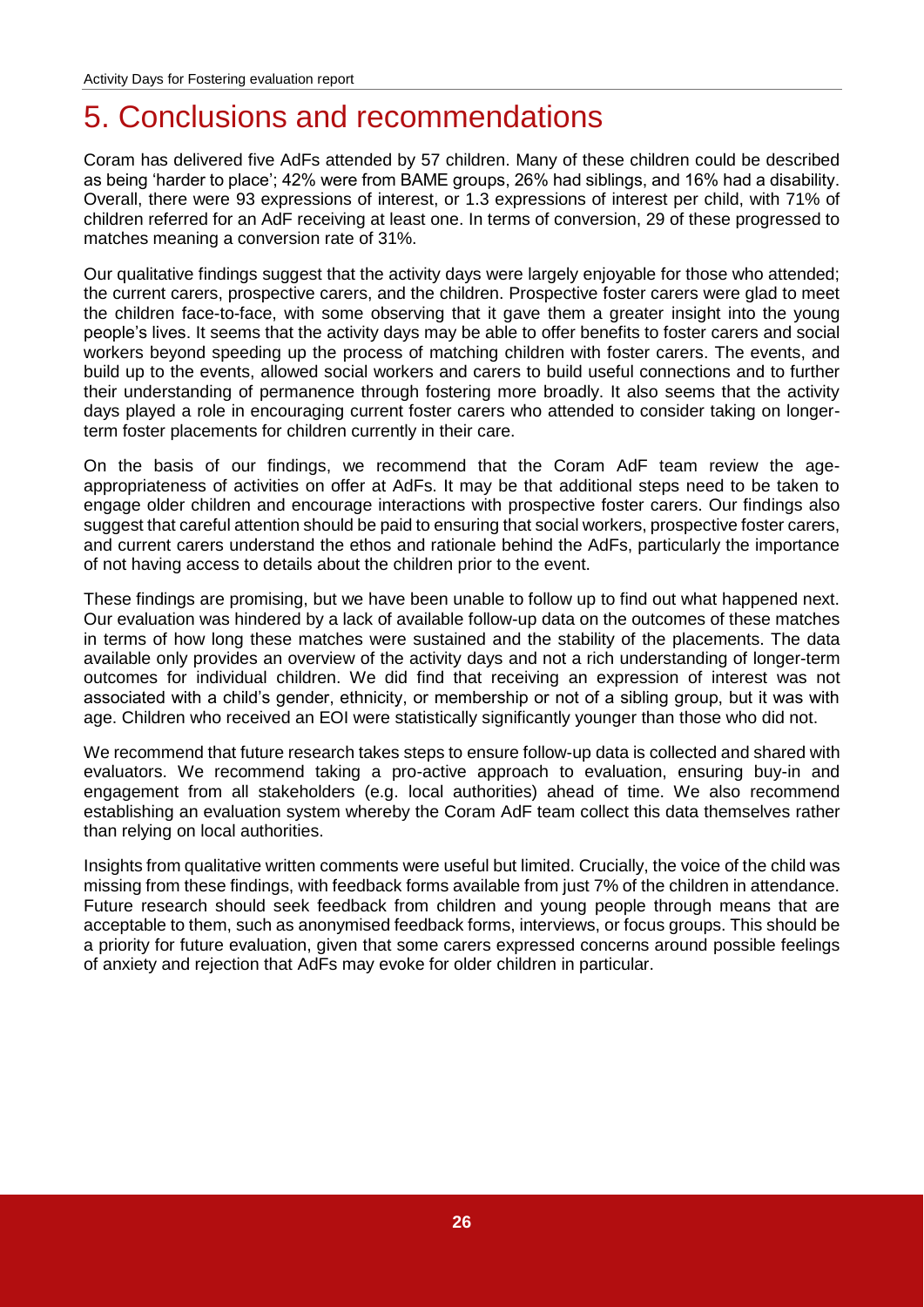## <span id="page-26-0"></span>6. References

Adoption and Special Guardianship Leadership Board, 2021. Coram-i. Available at: [https://coram](https://coram-i.org.uk/resource/local-level-asglb-data-q2-2020-21/)[i.org.uk/resource/local-level-asglb-data-q2-2020-21/.](https://coram-i.org.uk/resource/local-level-asglb-data-q2-2020-21/) [Accessed: 01.03.2022]

Children's Act 1989. (c. 41) [https://www.legislation.gov.uk/ukpga/1989/41/contents.](https://www.legislation.gov.uk/ukpga/1989/41/contents) [Accessed: 01.03.2022]

Coram, 2021. Transforming the lives of children who wait: 10 years of Adoption Activity Days. Coram: London. Available at: [https://www.coram.org.uk/news/decade-coram-adoption-activity-days](https://www.coram.org.uk/news/decade-coram-adoption-activity-days-sees-1400-children-who-wait-longest-care-adopted-loving-0)[sees-1400-children-who-wait-longest-care-adopted-loving-0.](https://www.coram.org.uk/news/decade-coram-adoption-activity-days-sees-1400-children-who-wait-longest-care-adopted-loving-0)

CoramBAAF, 2022. Black, Asian and Mixed Ethnicities in Adoption and Fostering: an interview with Coram BAAF consultant Savita de Sousa. [https://corambaaf.org.uk/-interview-corambaaf](https://corambaaf.org.uk/-interview-corambaaf-consultant-savita-de-sousa)[consultant-savita-de-sousa.](https://corambaaf.org.uk/-interview-corambaaf-consultant-savita-de-sousa) [Accessed: 01.03.2022]

DfE, 2021. Children looked after in England including adoptions. [https://explore-education](https://explore-education-statistics.service.gov.uk/find-statistics/children-looked-after-in-england-including-adoptions)[statistics.service.gov.uk/find-statistics/children-looked-after-in-england-including-adoptions.](https://explore-education-statistics.service.gov.uk/find-statistics/children-looked-after-in-england-including-adoptions) [Accessed: 01.03.2022]

DfE, 2021b. Fostering in England 2020 to 2021: main findings. [https://www.gov.uk/government/statistics/fostering-in-england-1-april-2020-to-31-march-](https://www.gov.uk/government/statistics/fostering-in-england-1-april-2020-to-31-march-2021/fostering-in-england-2020-to-2021-main-findings)[2021/fostering-in-england-2020-to-2021-main-findings.](https://www.gov.uk/government/statistics/fostering-in-england-1-april-2020-to-31-march-2021/fostering-in-england-2020-to-2021-main-findings) [Accessed: 01.03.2022]

DfE, 2020. Fostering in England 2019 to 2020: main findings. [https://www.gov.uk/government/statistics/fostering-in-england-1-april-2019-to-31-march-](https://www.gov.uk/government/statistics/fostering-in-england-1-april-2019-to-31-march-2020/fostering-in-england-2019-to-2020-main-findings#fostering-capacity)[2020/fostering-in-england-2019-to-2020-main-findings#fostering-capacity.](https://www.gov.uk/government/statistics/fostering-in-england-1-april-2019-to-31-march-2020/fostering-in-england-2019-to-2020-main-findings#fostering-capacity) [Accessed: 01.03.2022].

Jones, Karen C. and Burns, Amanda (2021) Unit Costs of Health and Social Care 2021. Unit Costs of Health and Social Care. Personal Social Services Research Unit, Kent, UK, 185 pp. ISBN 978-1- 911353-14-0.

Narey, M. & Owers, M. (2019). Foster Care in England: A Review for the Department for Education. [https://assets.publishing.service.gov.uk/government/uploads/system/uploads/attachment\\_data/file/6](https://assets.publishing.service.gov.uk/government/uploads/system/uploads/attachment_data/file/679320/Foster_Care_in_England_Review.pdf) [79320/Foster\\_Care\\_in\\_England\\_Review.pdf](https://assets.publishing.service.gov.uk/government/uploads/system/uploads/attachment_data/file/679320/Foster_Care_in_England_Review.pdf)

ONS, 2011. Census. Available at: [https://www.ons.gov.uk/census/2011census.](https://www.ons.gov.uk/census/2011census) [Accessed: 01.03.2022]

Rock, S., Michelson, D., Thomson, S., & Day, C. (2015). Understanding foster placement instability for looked after children: A systematic review and narrative synthesis of quantitative and qualitative evidence. *British Journal of Social Work*, *45*(1), 177-203.

Schofield, G., & Beek, M. (2005). Risk and resilience in long-term foster-care. *British Journal of Social Work*, *35*(8), 1283-1301.

The Fostering Network, 2020. Recruitment targets. [https://www.thefosteringnetwork.org.uk/advice](https://www.thefosteringnetwork.org.uk/advice-information/all-about-fostering/recruitment-targets)[information/all-about-fostering/recruitment-targets.](https://www.thefosteringnetwork.org.uk/advice-information/all-about-fostering/recruitment-targets) [Accessed: 01.03.2022]

Yong, K. (2017). Activity Days for Fostering: Learning from three pilot events. Coram-I. [https://coram-i.org.uk/resource/evaluation-of-activity-days-for-fostering/download\\_attachment/2922](https://coram-i.org.uk/resource/evaluation-of-activity-days-for-fostering/download_attachment/2922)